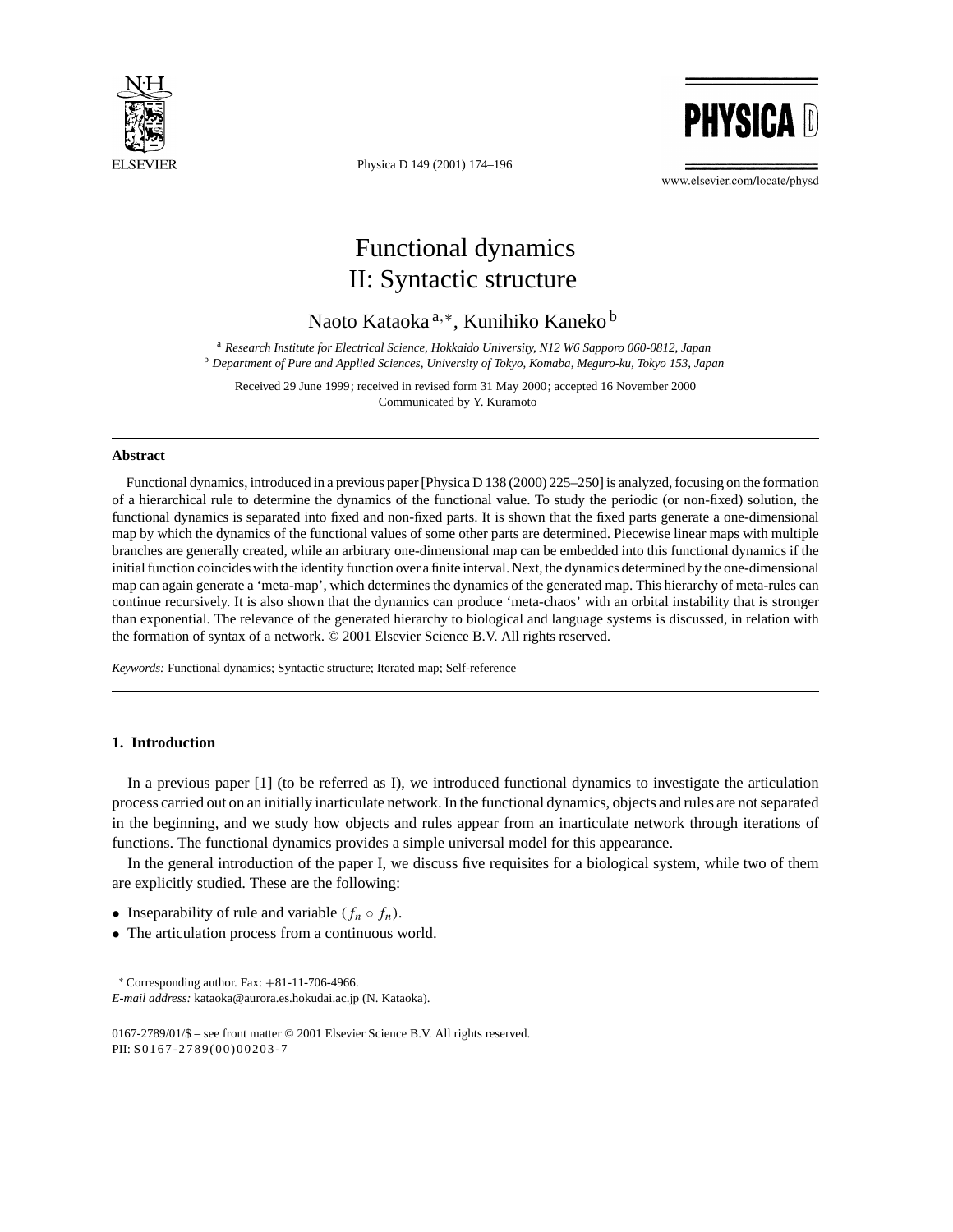In I, we investigate functional dynamics defined by

$$
f_{n+1} = (1 - \epsilon)f_n + \epsilon f_n \circ f_n. \tag{1}
$$

The evolution of the function  $f_n$  has been studied with n representing the iteration step and  $\epsilon$  as a parameter. We have shown that an articulation process is generated in this one-dimensional functional dynamics. As  $f_n$  evolves, first, type-I fixed points satisfying  $f_{n+1}(x^I) = f_n(x^I) = x^I$  are formed, and then type-II fixed points satisfying  $f_{n+1}(x^{II}) = f_n(x^{II}) = x^{I}$  are formed [1]. The articulation process is studied as a classification process of how  $f_n$ converges to constant on distinct intervals consisting entirely of type-II fixed points. For a given value  $a = f_n(x)$ , the inverse set  $I_n = f_n^{-1}(a)$  is given as an articulated class. This means that the filter articulates the continuous world x into some segments according to the value  $f_n(x)$ . For such sets,  $I_{n+1} \supseteq I_n$  holds, and the dynamics of this system is determined completely by a set of relations among these intervals as  $n \to \infty$ . This reduction of the degrees of freedom out of a continuous world is the articulation process. This articulation is most clearly seen in the relation between type-I and type-II fixed points. Intervals of type-II points corresponding to the same type-I fixed points are generated from an initial continuous function.

As an articulation process, a structure independent of  $n$  is formed by the fixed points, while the functional values of some points change periodically in time, taking the values of different type-II fixed points successively (i.e., being mapped to the rigid structure constituted by fixed points). This periodic function provides an example of how objects and rules depend on each other, based on a rigid structure unchanged under iteration.

In the present paper, we focus on a dynamical aspect of these functional dynamics, to study how rules for dynamic change emerge through iteration of the functional mapping. With this approach, we investigate the third and forth requisites mentioned in the general introduction of I:

- Formation of a rule to change the relation among objects.
- Formation of hierarchical rules.

From our viewpoint, objects and rules emerge from the same level in which code and encoding circulate dynamically. For example, in natural language, there is a set of words and rules that forms sentences. When we assume in the beginning that the objects and rules are already separated, the theory of language has to be based on formal languages [4,5], since the structure of the language has to be studied without resorting to the objects. With the separation of words and rules, one neglects the fact that the rules have to be described by using words, while the meaning of a word has to be described by a sentence. This implies that a theory starting from a hierarchy in which objects and rules are separated is not sufficient as a mathematical framework for natural language. Natural language is described as an assembly of objects, rules, meta-rules, meta–meta-rules, and so forth, while this hierarchy is not given in advance. Indeed, this process of emergence of hierarchical structure from pre-structured "something" is a common characteristic of biological systems, as is seen, for example, in the hierarchy of cell, tissue, organism, and so forth, starting from an assembly of chemical reactions. A mathematical formulation is required to study the hierarchy of the successive formation of rules at successively higher levels [6,7].

By taking the same viewpoint as that in I, we study a network of input–output relationships (for example in the language/objects) as a functional form. With the evolution of the functional dynamics, some structure is constructed step by step. In particular, we study how a hierarchy of rules and meta-rules emerges through the iteration. Here, a structure is formed first by the configuration of fixed points, while a rule for the dynamic change of the structure is organized according to an 'orbit' of the functional dynamical system, and then a meta-rule is formed governing the dynamic structure generated by the orbit.

This implies that once we get a rigid (fixed-point) structure, unchanged under repeated mapping, as the elementary part of the dynamical network, hierarchical structure appears under some restrictions. Here, the rigid structure and hierarchical structure correspond to the articulated objects and the operations acting on the objects,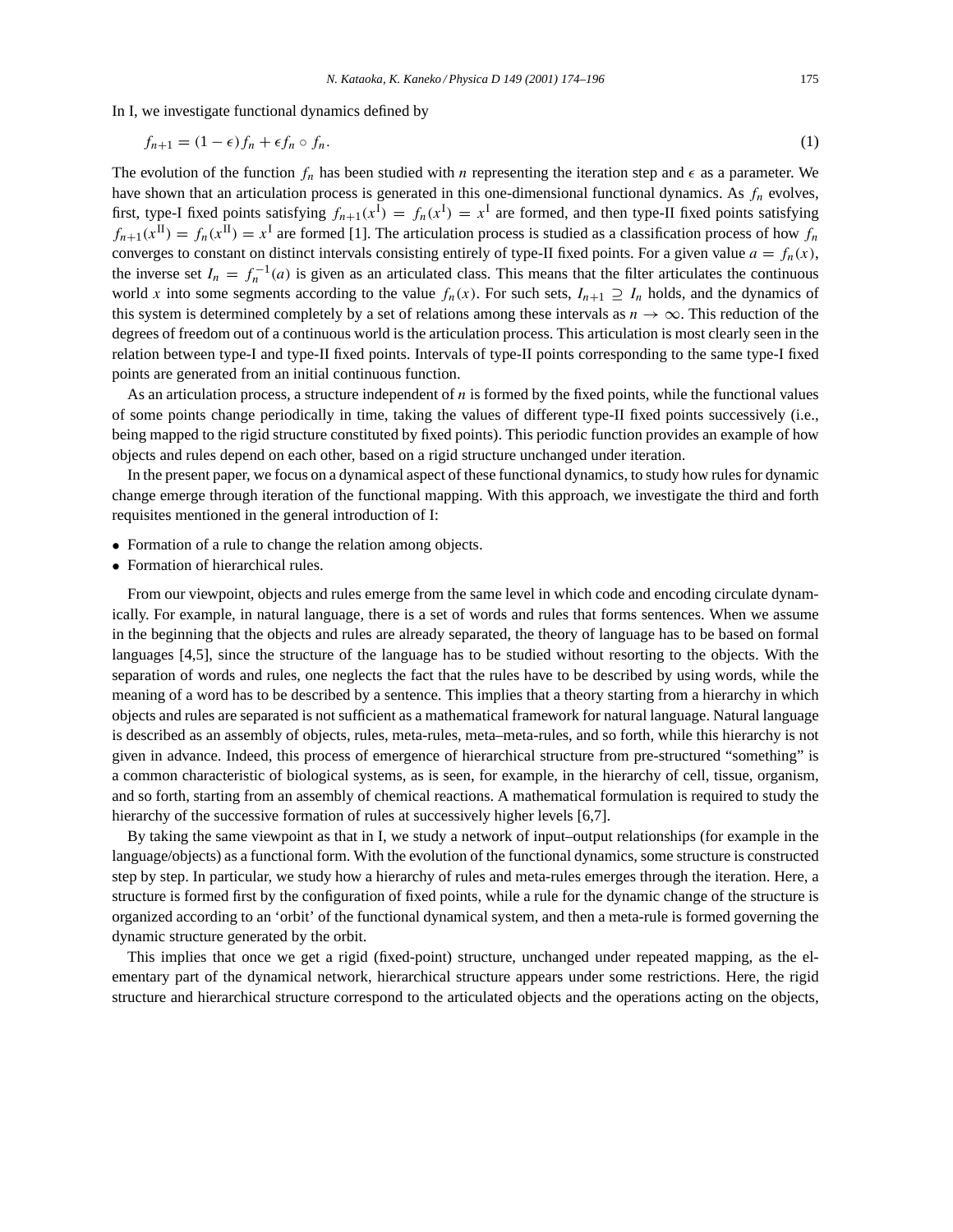respectively. This separation of objects and rules emerges, since we extract the rigid structure out of the functional dynamics.

The present paper is organized as follows. In Section 2, we explain the basic properties of the functional dynamics again to facilitate its representation by the introduction of a 'generated map'. With the generated map, it is shown in Section 3.1 that a one-dimensional map is embedded in the functional dynamics. This map works as a rule governing the change of the functional values over some intervals. In Sections 3.1 and 3.2, piecewise linear maps called the Nagumo–Sato map and the 'multi-branch Nagumo–Sato map' are naturally embedded in the functional dynamics. In Section 3.3 a larger class of one-dimensional maps is embedded into our functional map. This implies that chaotic functional dynamics is possible in our system. By choosing a suitable initial condition, it is shown in Section 4 that the functional dynamics can form a hierarchical structure. A meta-rule for the change of the functional values is formed which changes according to the (chaotic) dynamics generated by the one-dimensional map. The maps can be nested recursively and generate higher level meta-maps successively. In Section 5, we discuss syntactic structure derived from this functional dynamics, and the relevance of our results to the third and fourth requisites of biological systems mentioned above.

# **2. Model**

The functional map Eq. (1) has the form

$$
f_{n+1} = F(f_n, f_n \circ f_n). \tag{2}
$$

Here we study some characteristics of this functional equation with a one-dimensional  $f_n$ . In connection with our motivation for biological systems and language structure, the function  $f_n$  is considered to represent an abstraction of the input–output relation network, while  $f_n \circ f_n$  provides a self-referential term. Since we are interested in modeling the situation in which code and encoding are not separated,  $f_n$  represents a projection from a set into itself.

First, we discuss two characteristic properties of this equation:

- If images of x' and x'' by the function  $f_n$  have the same value  $f_n(x') = f_n(x'')$  at n, the subsequent evolutions of  $f_m(x')$  and  $f_m(x'')$  (with  $m > n$ ) are identical, because dynamics are determined completely by the value  $f_n(x)$ .
- Eq.  $(2)$  can be split as

$$
f_{n+1}(x) = g_n(f_n(x)), \qquad g_n(x) = F(x, f_n(x)).
$$
\n(3)

The first property above implies the ability of articulation of this system. Once  $f_n$  identifies x' and x'' as the same thing, the two points evolve in the same way. The second property provides a novel viewpoint to study this model. With this separation, one can say that a point  $f_n(x')$  evolves under  $g_n$ , which is determined from  $f_n$  itself. This is a characteristic property of this functional equation. Given  $f_n$ , a map  $g_n$  is determined. The function  $f_n$  evolves to  $f_{n+1}$  under the map and  $g_{n+1}$  is determined. In this paper, the term 'function' is used to represent  $f_n$ , while a 'generated map' is used in reference to  $g_n$ . The "value of x'" indicates  $f_n(x')$  in the present paper.

If  $f_n(x')$  is a fixed point for n at x' (which does not mean a fixed function as a whole), the generated map of  $f_n(x')$  is a fixed generated map at the point x'. To study the functional dynamics, we first study a fixed generated map  $g_n(x')$  and see how other points x'' evolve under this generated map (Section 3). Second, we study the case in which  $g_n(x')$  itself changes in time, by taking a suitable initial configuration of  $f_0$ . There, a hierarchical structure (meta-map) is considered (Section 4).

For simplicity, we impose one more restriction on (2) following I. We assume that if the relation  $f_n(x')$  is fixed, it satisfies the relation  $f_n(x') = f_n \circ f_n(x')$ . This condition implies that the change of  $f_n(x')$  vanishes when the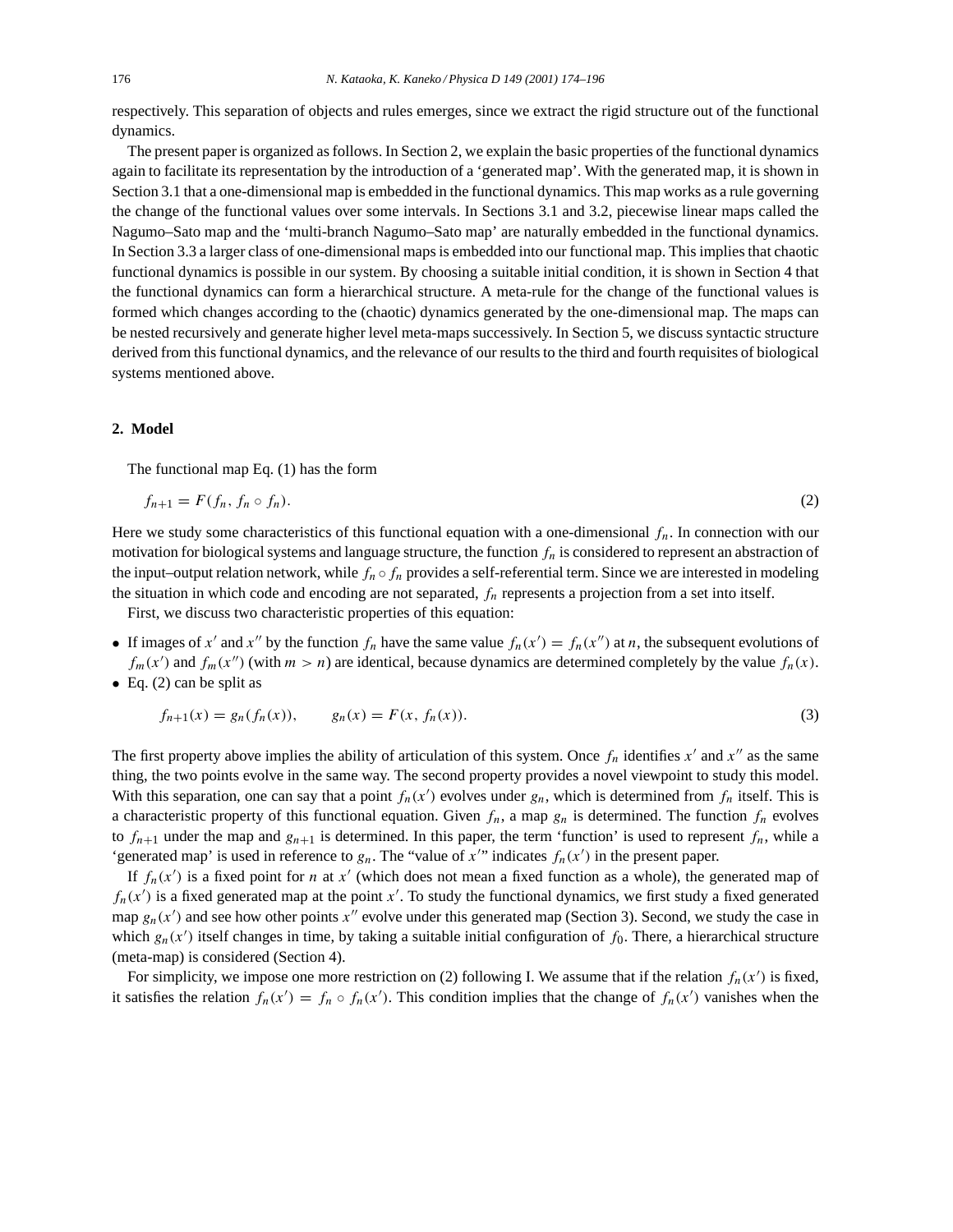self-reference of a function agrees with the function itself. One of the simplest models of this type is (1), obtained by choosing the form

$$
F(x, y) = (1 - \epsilon)x + \epsilon y \tag{4}
$$

with  $0 < \epsilon < 1$ . (The case with a general form for  $F(x, y)$  is briefly discussed in Appendix A and will be discussed in a future paper.)

For the type of model we study, the dynamics relax toward the self-consistent relation  $f(x') = f \circ f(x')$ . For the remainder part of this paper, we focus on the functional dynamics (1). In this case, the generated map is given by  $g_n(x) = (1 - \epsilon)x + \epsilon f_n(x)$ .

Now we obtain two useful properties:

- A value  $f_n(x')$  which satisfies the condition  $f_n(x') = f_n \circ f_n(x')$  is a fixed point for *n*, i.e.,  $f_{n+1}(x') = f_n(x') \equiv$  $f(x')$ . Here we denote fixed function by f instead of  $f_n$ , and fixed point for n by  $f(x')$  without the suffix n.
- There is a transformation  $T (\mathbf{R} \to \mathbf{R})$  which satisfies the condition  $F(T(x), T(y)) = T \circ F(x, y)$ . (The explicit form of  $T$  is discussed below.)

Here, all the points  $x^I$  which satisfy  $f(x^I) = x^I$  are fixed points for *n* of the functional equation (1). Since all points x with an identical value  $f(x)$  evolve identically, all the points  $x^{\text{II}}$  that satisfy  $f(x^{\text{II}}) = x^{\text{I}}$  are again fixed points for n. For convenience, we have classified (see I) these fixed points as follows:

- $x^I$  is a type-I fixed point with  $f(x^I) = x^I$ . We denote the set  $\{x^I\}$  by  $I^1$ .
- $x^{\text{II}}$  is a type-II fixed point with  $f(x^{\text{II}}) \in I^1$ , and satisfying  $x^{\text{II}} \notin I^1$ . We denote the set  $\{x^{\text{II}}\}$  by  $I^2$ .

A type-I fixed point is a point at which the graph of  $f_n$  intersects the identity function. This 'type' is extended to arbitrary type-N. We define a type-N point as a point which satisfies the condition  $f_n(x^N) \in I^{N-1}, x^N \in I \setminus \bigcup_{i=1}^{N-1} I^i$ , after the transient in the functional dynamics has died away. Here  $x^N$  represents a type-N point and  $I^N$  represents a set of type-N points  $\{x^N\}$  (type-N interval). <sup>1</sup> Although type-I and type-II points are fixed points, type-N (N > 2) points cannot be fixed points. In fact, if x is a fixed point and  $y = f(x)$ , the fixed point condition is written  $y = f(y)$ , which means y is a type-I fixed point and x is a type-I or type-II fixed point. For convenience, we call a partial function defined on a set of type-N points  $(f_n|_{I^N} \equiv \{f_n(x)|x \in I^N\})$  a type-N function.

In I, we introduced the concept of a 'self-contained section' (SCS), which is defined as a connected interval I such that  $f_n(I) \subset I$ , while no connected interval  $J \subset I$  satisfies  $f_n(J) \subset J$ , and  $f_n(I + \delta) \subset I + \delta$  for arbitrary small δ, either. Here, we extend this definition to introduce the 'closed section' (CS) and 'closed generated map' (CGM). A CS is defined as a set I such that  $f_n(I) \subset I$  (where I is not necessarily connected), while a CGM is defined as a part of a generated map  $g_n|_J$  such that  $g_n(J) \subset J$  (where J is not necessarily connected). In Eq. (1), if  $f_0(I) \subset I$ , then  $f_n(x) \in I$  for all n, and I is a CS. If a CS I is connected, the partial generated map  $g_n|_I$  becomes CGM.

Now let us return to the transformation T. From Eq. (4), it is straightforward that  $F(T(x), T(y)) = T \circ F(x, y)$ is satisfied by choosing the linear transformation

$$
T(x) = ax + b. \tag{5}
$$

In fact, Eq. (1) assumes the form of an operation of taking a weighted average of  $f_n(x')$  and  $f_n \circ f_n(x')$ . Thus, the functional dynamics are invariant under a scaling transformation in which x and  $y = f(x)$  are multiplied by the same factor and shifted by the same value.

<sup>&</sup>lt;sup>1</sup> Note that a type of a point is defined at each time step *n*.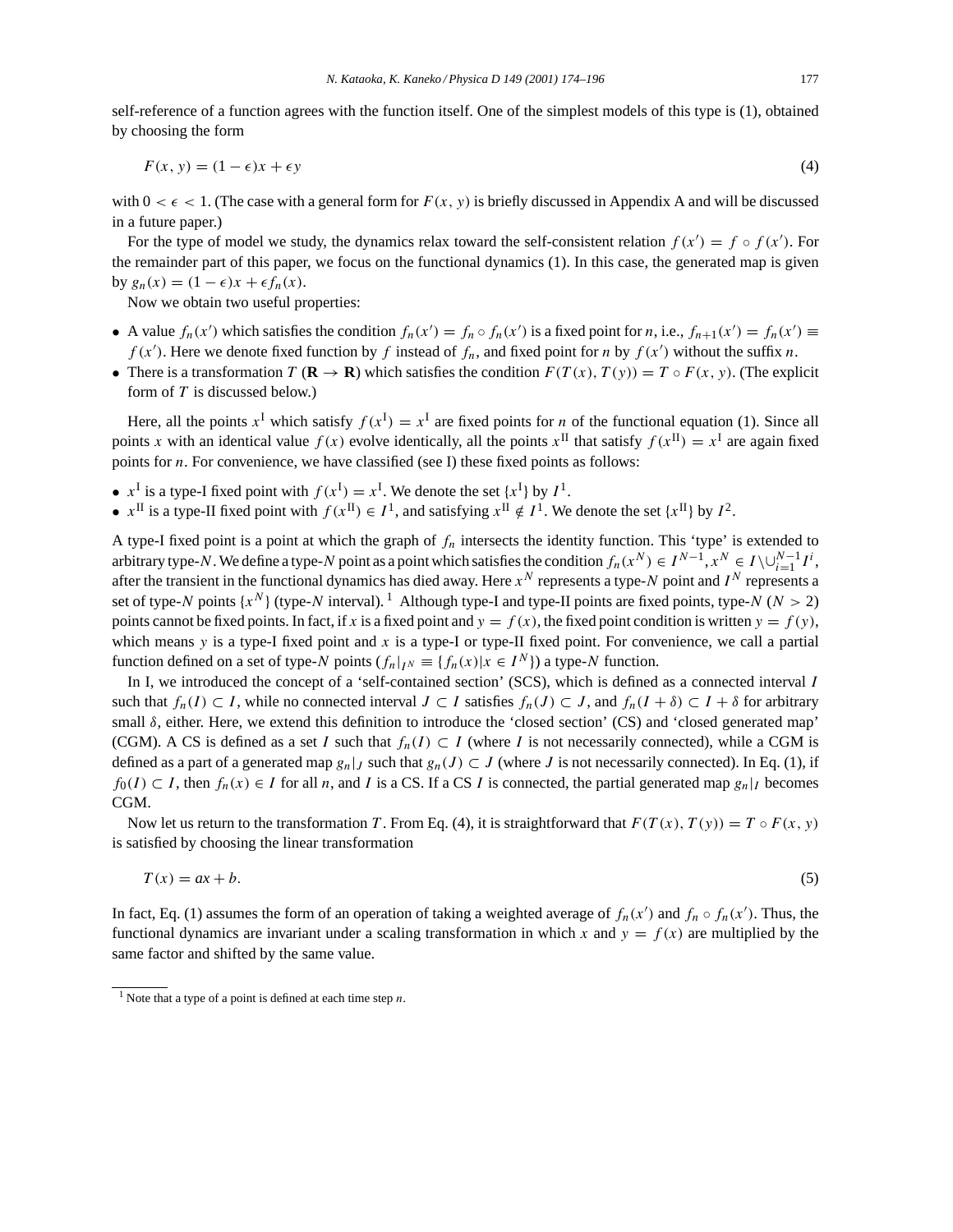The above invariance  $F(T(x), T(y)) = T \circ F(x, y)$  means that T and F commute. Under this transformation, a connected CS  $(x_1, x_2)$  is shifted to  $(ax_1 + b, ax_2 + b)$  giving a new CS. The above invariance will be used to embed a one-dimensional map into this functional dynamics in Section 3 and to construct a meta-map in Section 4.

# **3. One-dimensional map in functional dynamics**

#### *3.1. General properties*

In I, we found that the function  $f_n$  does not converge to a fixed function as  $n \to \infty$  for some initial functions. For example, for the initial function  $f_0(x) = rx(1-x)$ ,  $f_n$  does not converge to a fixed function for some range of parameter r referred to as the R (random) phase in I, where the number of discontinuous points of  $f_n$  and the length of  $f_n$  increases in proportion to M, the number of mesh points adopted for the numerical calculation.

Recalling that the  $f_n$  for large n looks almost random in the R phase, we have also computed  $f_n$  from Eq. (1) using random initial conditions, as an extreme case. For such initial conditions, we divide the interval [0, 1] into M intervals as  $([i/(M-1), (i + 1)/(M-1)])$  and choose the value of  $f_n(i) \in [0, 1]$  randomly. An example of  $f_{\infty}(x)$  for an interval x and the return map  $(f_n(x), f_{n+1}(x))$  for the interval are displayed in Fig. 1. Here,  $f_n(x)$ mainly consists of many flat intervals with the same value, while for some points  $x'$ ,  $f_n(x')$  changes periodically in time. As plotted by the return map, it is found that the periodic dynamics obey a certain rule. As shown in the inset of Fig. 1(b), a clear piecewise linear structure is visible in the return map. In this section, we study how this type of return maps is generated (Section 3.2) and investigate the class of maps that can appear with these functional dynamics (Section 3.3).

A fixed generated map can be constructed from type-I and type-II fixed points. This fixed generated map acts as a one-dimensional map  $g_n|_{I^1 \cup I^2}$ . To extract the temporal change of other x points, it is useful to think of the interval I as the union of three parts:  $I = I_{\text{map}} \cup I_{\text{driven}} \cup I_{\text{rest}}$ . <sup>2</sup> Here,  $I_{\text{map}}$  is a set such that  $f_n|_{I_{\text{map}}}$  is a fixed function,  $I_{\text{driven}}$  is a set such that  $f|_{I_{\text{driven}}} \subset I_{\text{map}}$  and  $I_{\text{rest}}$  is the rest:  $I_{\text{rest}} = I \setminus \{I_{\text{map}} \cup I_{\text{driven}}\}$ . The fixed function  $f|_{I_{\text{map}}}$  determines a fixed generated map  $g|_{I_{\text{map}}}$  which determines the time evolution  $f_n|_{I_{\text{driven}}} \to f_{n+1}|_{I_{\text{driven}}} (f_{n+1}|_{I_{\text{driven}}} = g(f_n|_{I_{\text{driven}}}).$ 

First, we assume there exists only one type-I fixed point  $x^I(f(x^I) = x^I)$  and one type-II fixed point  $x^I$  and that  $f(x^{II}) = x^{I}$ . The generated map at  $x = x^{II}$  is  $g(x^{II}) = (1 - \epsilon)x^{II} + \epsilon x^{I}$ , which can be rewritten as  $g(x) =$  $(1 - \epsilon)(x - x^{I}) + x^{I}$  by inserting  $x = x^{II}$ .

Next, we assume that there is an interval  $I_{map}$  consisting entirely of a single type-I fixed point and corresponding type-II fixed points, which satisfy  $f(x'') = x^{\text{I}}$  for  $x'' \in I_{\text{map}}$ . Assuming the existence of such an interval, the generated map is given by  $g(x) = (1 - \epsilon)(x - x^{I}) + x^{I}$  for this interval  $(x \in I_{\text{map}})$ . The graph of  $g|_{I_{\text{map}}}$  is a line with a slope  $1 - \epsilon$  that intersects the type-I fixed point. This line that is used as generated map is determined by the configuration of type-II fixed points. If the interval  $I_{\text{map}}$  is connected for  $x \in I_{\text{driven}}$  all  $f_n(x)$  evolve to  $f_{\infty}(x) = x^{\text{I}}$ .

Now consider the more general case in which an interval  $I_{\text{map}}$  consisting of several type-I fixed points and several subintervals of type-II points that are mapped to one of the type-I fixed points. In this case, the generated map is determined by the arrangement of type-I and type-II fixed points. This map is a piecewise linear function with slope  $1 - \epsilon$ , which intersects the type-I fixed points (see Fig. 2). Here, we consider the following two cases for the configuration of type-I fixed points:

- There exist a finite  $3$  number of type-I fixed points (Section 3.2).
- There exist a finite number of type-I fixed intervals (Section 3.3).

<sup>&</sup>lt;sup>2</sup> As will be shown, the evolution of  $f_n(x')$  for  $x' \in I_{\text{driven}}$  is determined by  $\{g(x)\}\$ with  $x \in I_{\text{map}}$ . In this sense, we call this interval 'driven' by the interval  $I_{\text{map}}$ .<br><sup>3</sup> It is not difficult to extend the following argument to the case with a countable number of type-I fixed points.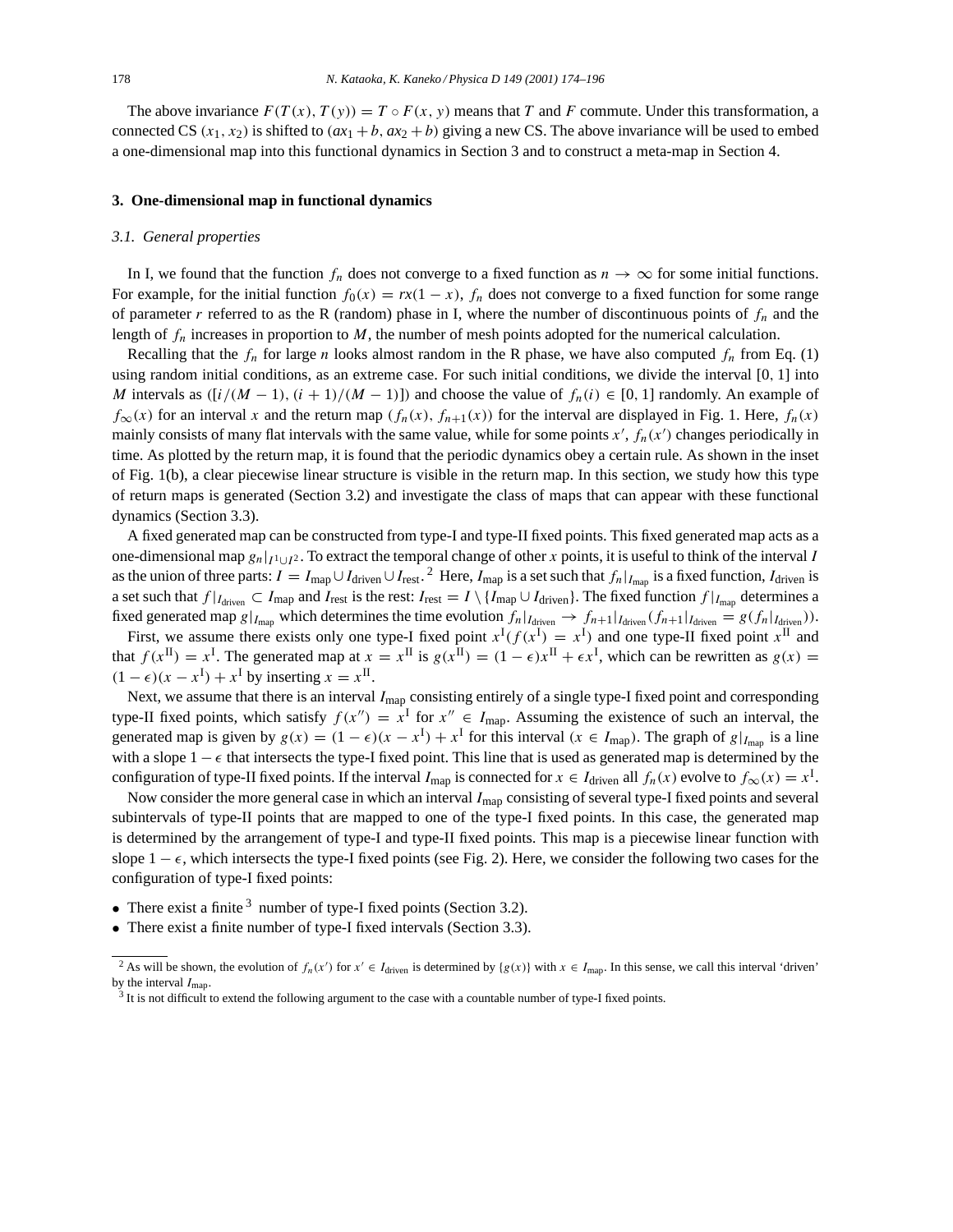

Fig. 1. (a) The graph of the  $f_{50000}(x)$  (0.4 < x < 0.5) for random initial  $f_0$  with  $M = 6000$  and  $\epsilon = 0.02$ . It consists of type-I fixed points, type-II fixed intervals and some periodic points. (b) A part of the return map of (a) for all  $(f_n(x), f_{n+1}(x))$  ( $n = 50000-50050$ ). The return map consists of some points and lines that have slope (1 –  $\epsilon$ ) (in the inset).

A type-I fixed interval is a connected interval [a, b] on which  $f(x) = x$  for all  $x \in [a, b]$ . A type-I fixed point is the limiting case of a type-I fixed interval (i.e., in which  $a = b$ ).

In the first case, let us denote elements of  $I^1$  by  $x_i$ , where  $i < j$  implies  $x_i < x_j$ . The type-I fixed intervals are ordered in the same way as the fixed points, as  $I_0^1, I_1^1, \ldots, I_{m-1}^1$ , where  $i < j$  implies max  $I_i^1 < \min I_j^1$ .

Depending on the configuration of type-I and type-II fixed points, a one-dimensional map is determined. If  $g|_{I_{map}}$ is a CGM,  $f|_{I_{\text{driven}}}$  evolves under the one-dimensional map. In the next section, we study the case with isolated type-I fixed points, while in Section 3.3 we discuss the case with type-I fixed intervals.

## *3.2. Case with finite type-I fixed points*

In this section, we consider the case with finite type-I fixed points. As shown in I, the function  $f_n$  often tends to approach a piecewise constant function, consisting of a discrete set of type-I fixed points and several intervals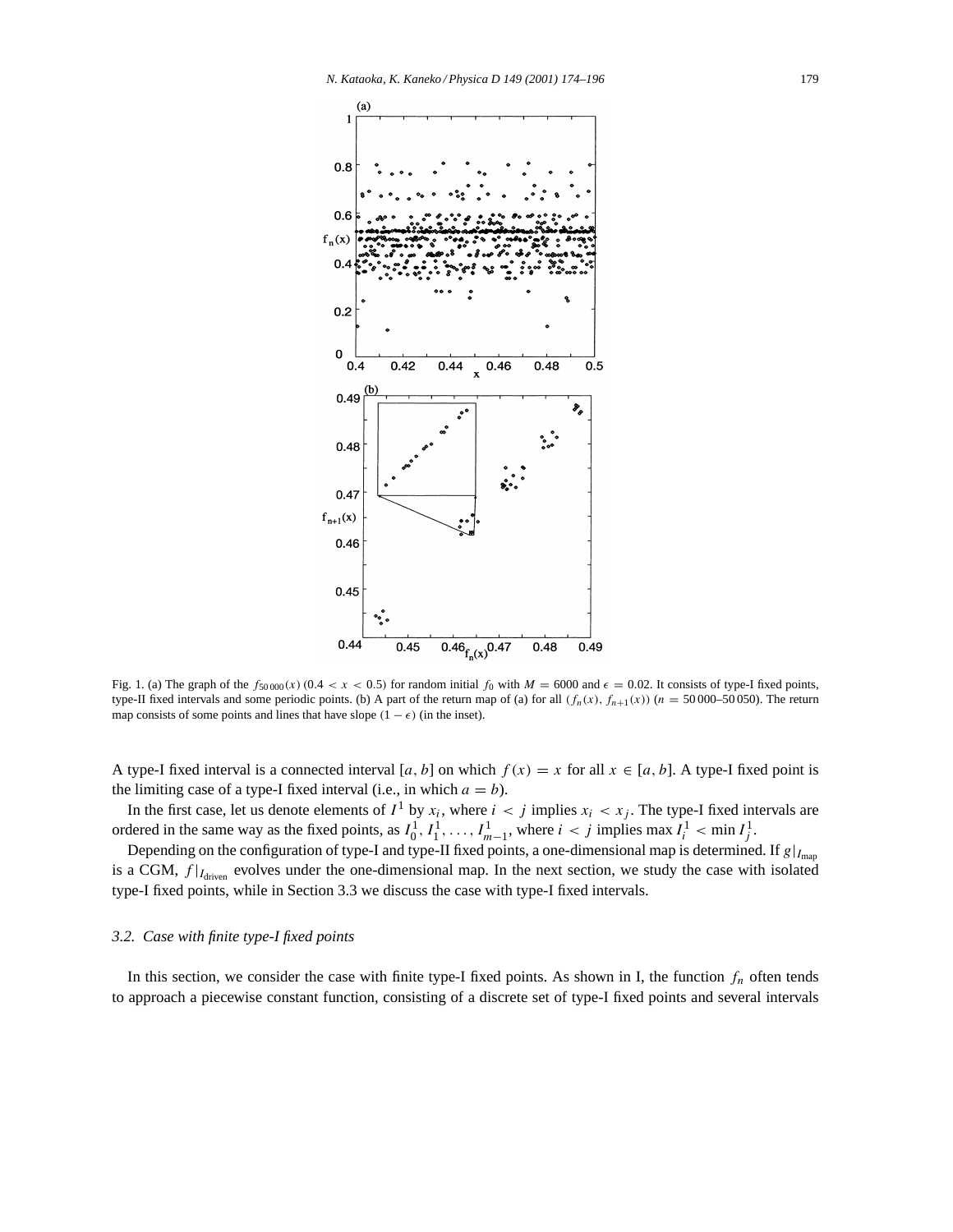

Fig. 2. An example of three type-I fixed points (x<sub>0</sub> < x<sub>1</sub> < x<sub>2</sub>) and  $f(x)$  for  $x \in I$ . The map  $g(x)$  is represented by the dotted line.  $g(x)' = (1-\epsilon)$ and is constant. Dynamics of another point  $f_n(x') \in I$  is determined by  $g(x)$ .

of type-II fixed points at which  $f(x)$  assumes the same value. Thus the existence of such type-I fixed points and type-II intervals is common in our model ([1] and Fig. 1(a)).

Corresponding to type-I fixed points  $x_i$ , we define sets of type-II fixed points  $I_i^2$  to be those satisfying  $f(I_i^2) = x_i$ , where  $I_i^2$  is not necessarily connected and consists of several connected intervals in general. Since  $f_n$  is a single-valued function, there is no intersection among  $I_i^2$  and  $I^1$ . Now, the interval I is the union of  $I^1$ ,  $I^2$ ,  $I_{\text{driven}}$ and  $I_{\text{rest}}(I = I^1 \cup I_0^2 \cup I_1^2 \cup \cdots \cup I_{m-1}^2 \cup I_{\text{driven}} \cup I_{\text{rest}})$ . Following the argument in the last section, the generated map on the interval  $I_{\text{map}} = I^1 \cup I^2$  has the form

$$
g(x) = \begin{cases} g[0](x) &= (1 - \epsilon)(x - x_0) + x_0 & \text{for } x \in I_0^2, \text{ where } f(I_0^2) = x_0, \\ g[1](x) &= (1 - \epsilon)(x - x_1) + x_1 & \text{for } x \in I_1^2, \text{ where } f(I_1^2) = x_1, \\ \vdots & \vdots & \vdots \\ g[m-1](x) &= (1 - \epsilon)(x - x_{m-1}) + x_{m-1} & \text{for } x \in I_{m-1}^2, \text{ where } f(I_{m-1}^2) = x_{m-1}, \\ g(x) &= x_i & \text{for } x \in I^1, \end{cases} \tag{6}
$$

where  $[i]$  denotes a line corresponding to the type-I fixed point  $x_i$ . Each  $g[i]$  is referred to as an '*i*-branch'.

As discussed above, this generated map acts as the evolution rule for points  $x<sup>'</sup>$  that are mapped to one of the type-II fixed points [i.e.,  $f_n(x') \in I_i^2$ , or, in other words,  $f_{n+1}(x') = g(f_n(x')) = (1 - \epsilon) f_n(x') + \epsilon x_i$  (see Fig. 2)].

The combination of some type-I fixed points and an set of type-II fixed intervals satisfying certain conditions can give a CGM. Here we assume there exist m type-I fixed points ( $x_0 < x_1 < \cdots < x_{m-1}$ ), and the points in the interval  $(x_0, x_{m-1})$  are assumed to be mapped to one of the type-I fixed points. Then, according to (6), for  $i = 0, 1, \ldots, m - 1$ ,  $g[i]|_{I_i^2} \subset [x_0, x_{m-1}]$ , because of  $x_0 \le (1 - \epsilon)x + \epsilon x_i \le x_{m-1}(x \in (x_0, x_{m-1}))$ . As a total,  $g|_{I^1 \cup I^2} \subset I^1 \cup I^2$ , and the  $g|_{I^1 \cup I^2}$  becomes a CGM. Thus, for  $x' \in I_{\text{driven}}$ , the evolution of  $f_n(x') \in I_i^2$  is determined by the CGM. This  $f_n(x')$  is included in a type-II fixed interval, and thus  $x'$  can be called type-III. The pre-image  $f_n^{-1}(I_i^2)$  is denoted as  $I^3(=I_{\text{driven}})$ . Now, the interval I can be written as  $I^1 \cup I^2 \cup I^3 \cup I_{\text{rest}}$ . Here we call this type of configuration of  $\{f(x)\}$  that determines a closed one-dimensional generated map as 'unit-I'. The situation is drawn schematically in Fig. 3.

For example, we assume that there are two type-I fixed points,  $x_0$  and  $x_1(I^1 = \{x_0, x_1\})$ . We divide the interval  $I = [x_0, x_1]$  into  $I^1, I_0^2, I_1^2, I^3$  and  $I_{\text{rest}}$ . Since  $f(x)$  has a value  $x_0$  or  $x_1$ , in  $I^2, g|_{I^1 \cup I^2}$  has a '0-branch' and a '1-branch'. The map  $g|_{I^1 \cup I^2}$  has the same slope  $(1 - \epsilon)$  on  $I^1 \cup I^2$ . This class of map includes the Nagumo–Sato map [8].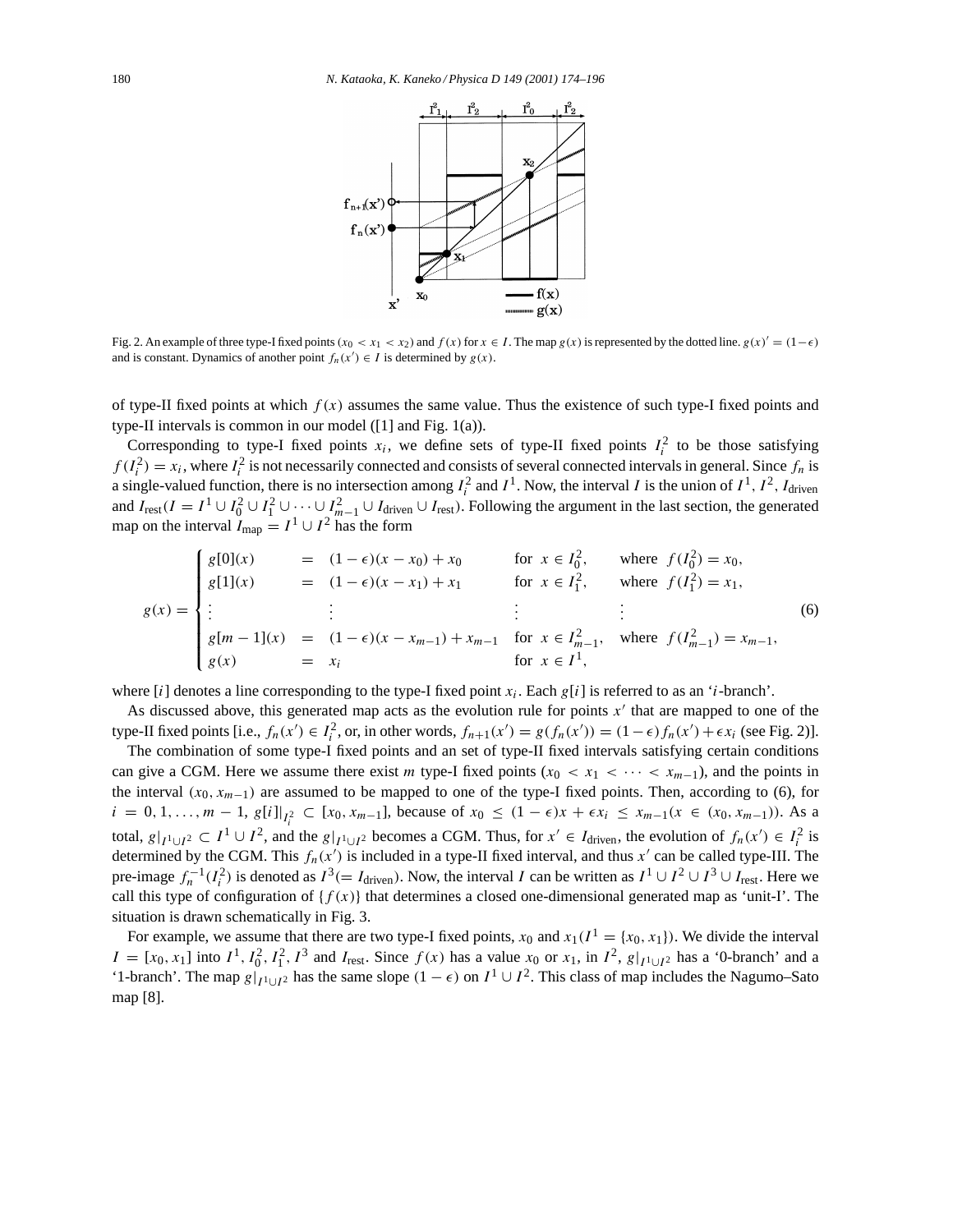

Fig. 3. The schema of the generated map. The configuration of type-I and type-II fixed points determine the map, while the evolution of the type-III points are determined by the generated map.

The Nagumo–Sato map is given by the equation

$$
x_{n+1} = kx_n + w \pmod{1} \tag{7}
$$

with  $0 < k < 1$  and  $0 < w < 1$ . This map has two branches with the same slope k for the interval [0,  $(1 - w)/k$ ] (the first branch) and  $[(1 - w)/k, 1]$  (the second branch) (see Fig. 4). To have these two branches, we need two intervals of type-II fixed points. With the aid of transformation (5), the domain of  $f_n$  is restricted to [0, 1], where two type-I fixed points are located at 0 and 1, without loss of generality. Our purpose here is to show that the generated map at the type-II fixed intervals on  $I_0^2$  and  $I_1^2$  has the form of Eq. (7).

With the transformation (5), the slope  $k = 1 - \epsilon$  is conserved. Transforming (7) by multiplying by  $\epsilon$  and shifting by 1 – w along x and y =  $f_n(x)$ -directions, we can embed the Nagumo–Sato map (of the interval size  $\epsilon$ ) into  $g(x)$ . The required condition is  $I_0^2 = [(1 - w)/(1 - \epsilon), 1 + \epsilon - w]$  and  $I_1^2 = [1 - w, (1 - w)/(1 - \epsilon)]$  (see Fig. 4). This map  $g|_{[1-w,1-w+\epsilon]}$  becomes a CGM. Note that this situation can generally arise without choosing a very special initial function. This is why the functional dynamics from arbitrary initial conditions often lead to a periodic cycle governed by the Nagumo–Sato map as in Fig. 1.

An example of our simulation is displayed for  $\epsilon = 0.2$  and  $w = 0.44$  in Fig. 5, where the discontinuous point  $(a = (1 - w)/(1 - \epsilon))$  of the Nagumo–Sato map is located at 0.7. In the simulation, the initial configuration of  $f_n(x)$  was given by

$$
f_0(x) = \begin{cases} 1 - \frac{2}{(1 - \epsilon)a} \left| x - \frac{(1 - \epsilon)a}{2} \right|, & x \in [0, (1 - \epsilon)a), \\ 1, & x \in [(1 - \epsilon)a, a) \cup \{1\}, \\ 0, & x \in [a, 1). \end{cases}
$$
(8)



Fig. 4. An embedding of the Nagumo–Sato map. A transformation multiplying  $\epsilon$  and moving  $(1 - w)$  along the x- and  $y = f_n(x)$ -directions embeds a map into  $g(x)$  for  $\epsilon = 1 - k$ .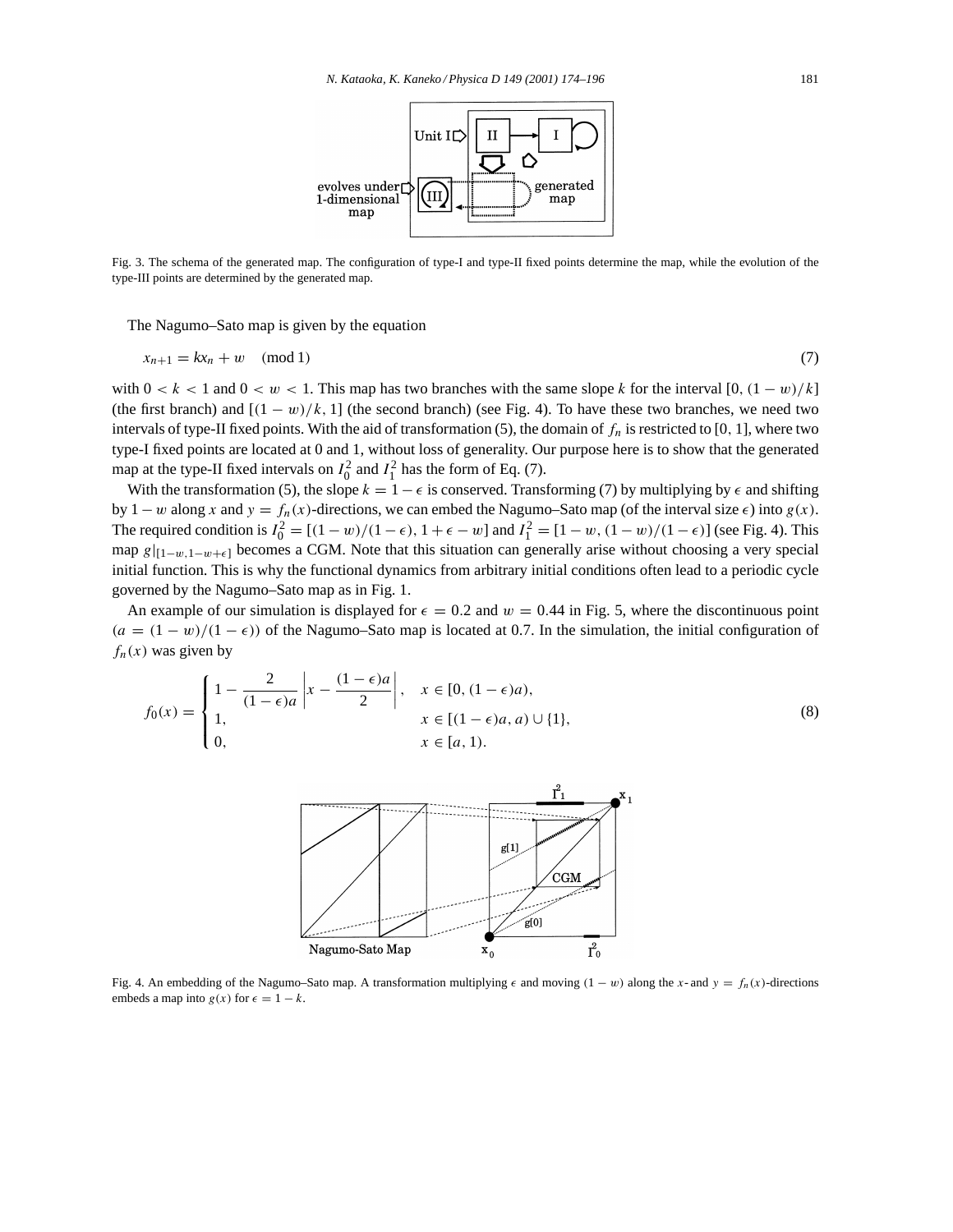

Fig. 5. Time evolution of  $f_n$ . The function  $f_n$  is divided into two parts, the map area and the rest. Here, fixed intervals produce the Nagumo–Sato map, and the dynamics of  $f_n(x)$  which is mapped to the square is determined by the map. Here,  $a = 0.7$ , and  $\epsilon = 0.2$ . At the square, the generated map  $g|_{I_{\text{map}}}$  has the same properties as the map  $x_{n+1} = 0.8x_n + 0.44$ . (a) The graph of  $f_0$  and  $f_1$  are plotted. Here,  $I^2$  and  $I_{\text{driven}}$ for  $n = 0$  are displayed.  $f_0$  is chosen as described in the text. The dynamics of the function mapped to the square region is determined by the generated map, while the remaining part converges to a type-II fixed point. (b)  $f_{100}$  and  $f_{101}$  are plotted. All points converge to fixed or periodic points. The periodic points are determined by the Nagumo–Sato map. Each point is period-3, and as a whole  $f_n$  is a period-3 function.

With the evolution of our functional dynamics, the function  $f|_{I_0^2 \cup I_1^2}$  determines the Nagumo–Sato map. The remaining part  $(I_{rest})$  of the interval (i.e., which is mapped according to a distorted tent map) folds by itself (see I) and if it is mapped to a value in  $I_0^2$  or  $I_1^2$ , it subsequently evolves under the generated Nagumo–Sato map. Fig. 5(b) shows snapshots of the function  $f_n(x)$  for  $n = 100$ , 101. The function converges to a periodic function as a whole. The period of the cycle is derived from the generated map. The functional values of two different points  $x'$  and x'' having the common periodic cycle changes synchronously  $(f_n(x') = f_n(x''))$ , because the difference in  $f_n(x)$ values decreases during the transient process before  $f_n(x')$  and  $f_n(x'')$  are attracted to the periodic motion, and also the Nagumo–Sato map has a contraction property (with slope less than 1) in each branch. As  $n \to \infty$ , the points in the interval I are contained in either  $I^1$ ,  $I^2$  or  $I^3$ , and  $I_{\text{rest}}$  vanishes.

In general, an  $f_n$  with (at least) two type-I fixed points has a potential to possess a Nagumo–Sato map as a generated map. To consider a general situation with multiple type-I points with several type-II intervals, we define the 'multi-branch Nagumo–Sato map' by (6). In this case, the graph of the g has the same slope  $(1 - \epsilon) < 1$  for all x. This type of map can be generated generally from random initial conditions. In fact, in the inset in Fig.  $1(b)$ , the graph of g consists of several branches with the same slope  $1 - \epsilon$ .

With the multi-branch Nagumo–Sato map, a function  $f_n$  periodic in n with an arbitrary period can exist for all  $\epsilon$ . We denote a value of a type-III point  $f_n(x')$  as  $a_n$ . If  $g|_{I_{map}}$  with a period-m attractor is given, the set of values of the type-III point is determined as  $\{a_i|a_{i+1} = g(a_i), i \mod m\}$ . Then a new attractor with period-( $m + 1$ ) is obtained by choosing an initial function to have two new branches properly. We can arrange branches  $[i]$  and  $[j]$  to satisfy the conditions that  $g_n[i](a_{m-1}) = a_m$  and  $g_n[j](a_m) = a_0$  for an arbitrary periodic orbit.<sup>4</sup>

By choosing initial functions suitably, we can have rather complex dynamics based on the multi-branch Nagumo– Sato map. In Appendix B, the coexistence of multiple attractors is demonstrated, while it is also shown that  $g|_{I_{\text{map}}}$  can have countably infinite attractors by suitably choosing the initial conditions to generate the multi-branch Nagumo–Sato map.

<sup>&</sup>lt;sup>4</sup> There is some restriction on  $a_m$  so that  $x_i$  and  $x_j$  cannot be the same.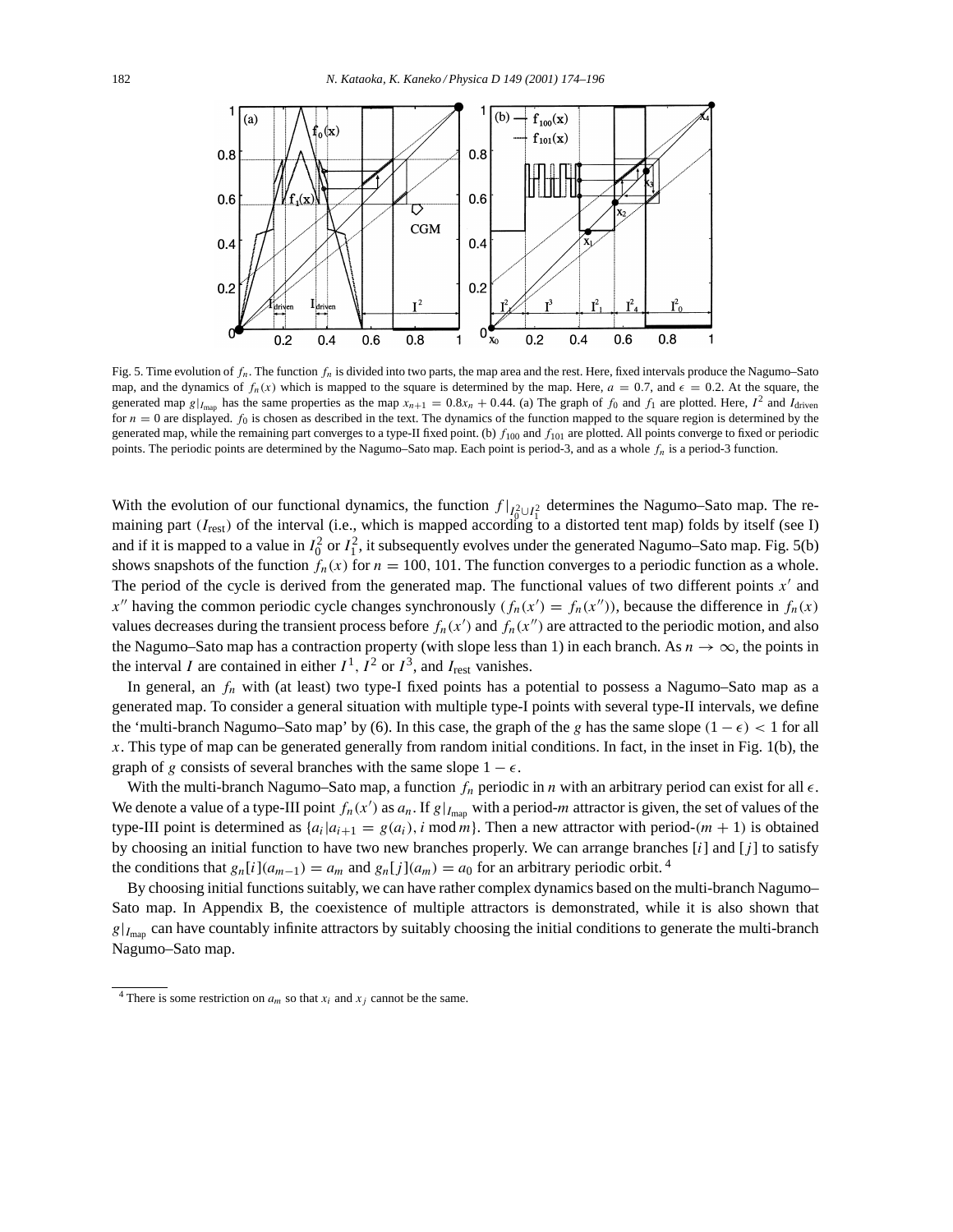In the argument above, the function g is defined at a countable number of points of x (i.e., the attractor of the generated map  $x_{n+1} = g(x_n)$  has a measure zero basin). However, if all type-II fixed points are in a connected type-II fixed interval, each attractor has a finite measure basin. When  $f_0$  is a random function, such connected intervals are formed. In fact, a multi-branch Nagumo–Sato map is often generated from random or other initial functions. In general, the width of each branch is not identical, and a complicated combination of branches is generated. As shown in I, intervals of type-II fixed points form a fractal structure. Hence, branches in the generated map have an infinite number of segments with a fractal configuration in general. Thus  $f_n(x)$  can evolve with a complicated cycle that may be of infinite period.

# *3.3. Case with finite type-I fixed intervals*

In the cases considered to this point, the generated map in the functional dynamics (1) cannot exhibit chaotic instability, in the sense that the slope of the map is less than 1 for almost all points. Except for a set of discontinuous points, all generated maps have a slope  $1 - \epsilon$ . Here we study how a generated map can have a larger class of one-dimensional maps that allow for chaotic instability.

To study this class of functional dynamics, we extend our consideration to the case with a connected interval of type-I fixed points, i.e., with an interval of type-I fixed points  $(f(x') = x'$  for all  $x' \in I_i^1$ ). The existence of such an interval is exceptional in this functional map system, in the sense that it is almost impossible to produce such an interval by the evolution (1) unless the initial function does not include such an interval. Indeed, a monotonically increasing function converges to a step function, and a single-humped function tends to converge to a function consisting of isolated type-I fixed points and connected intervals of type-II fixed points [1].

Although an initial function evolving into a function possessing type-I fixed intervals is rather rare in functional space, there are some reasons to study the situation: (1) such an initial function may have some meaning in our model (see the discussion in Section 5) and (2) choice of type-I fixed intervals is convenient to study the hierarchy of meta-maps, to be discussed in the next section. Accordingly, we assume the existence of type-I fixed intervals.

Then, we define sets of type-II fixed points in the same way as in the last section. The type-I fixed intervals are labeled as  $I_0^1, I_2^1, \ldots, I_{m-1}^1$ . Now,  $I_i^2$  is defined as an interval where  $f|_{I_i^2} \subset I_i^1$  (see Fig. 6). Although in the last



Fig. 6. The closed one-dimensional map. Using two type-I fixed intervals, we can obtain a larger class of a one-dimensional map. The type-II fixed function  $f(x)$  is represented by  $f[0](x)$  (for  $x \in I_0^1$ ) and  $f[1](x)$  (for  $x \in I_1^1$ ).  $I^2$  is a domain of the type-II fixed function  $f(x)$ . The generated map  $g(x)$  is given by  $g[0](x) = (1 - \epsilon)x + \epsilon f_0(x)$  (for  $x \in I_0^1$ ) and  $g[1](x) = (1 - \epsilon)x + \epsilon f_1(x)$  (for  $x \in I_1^1$ ). We call this type CGM a 'unit-I'. In this figure  $\epsilon = 0.5$ .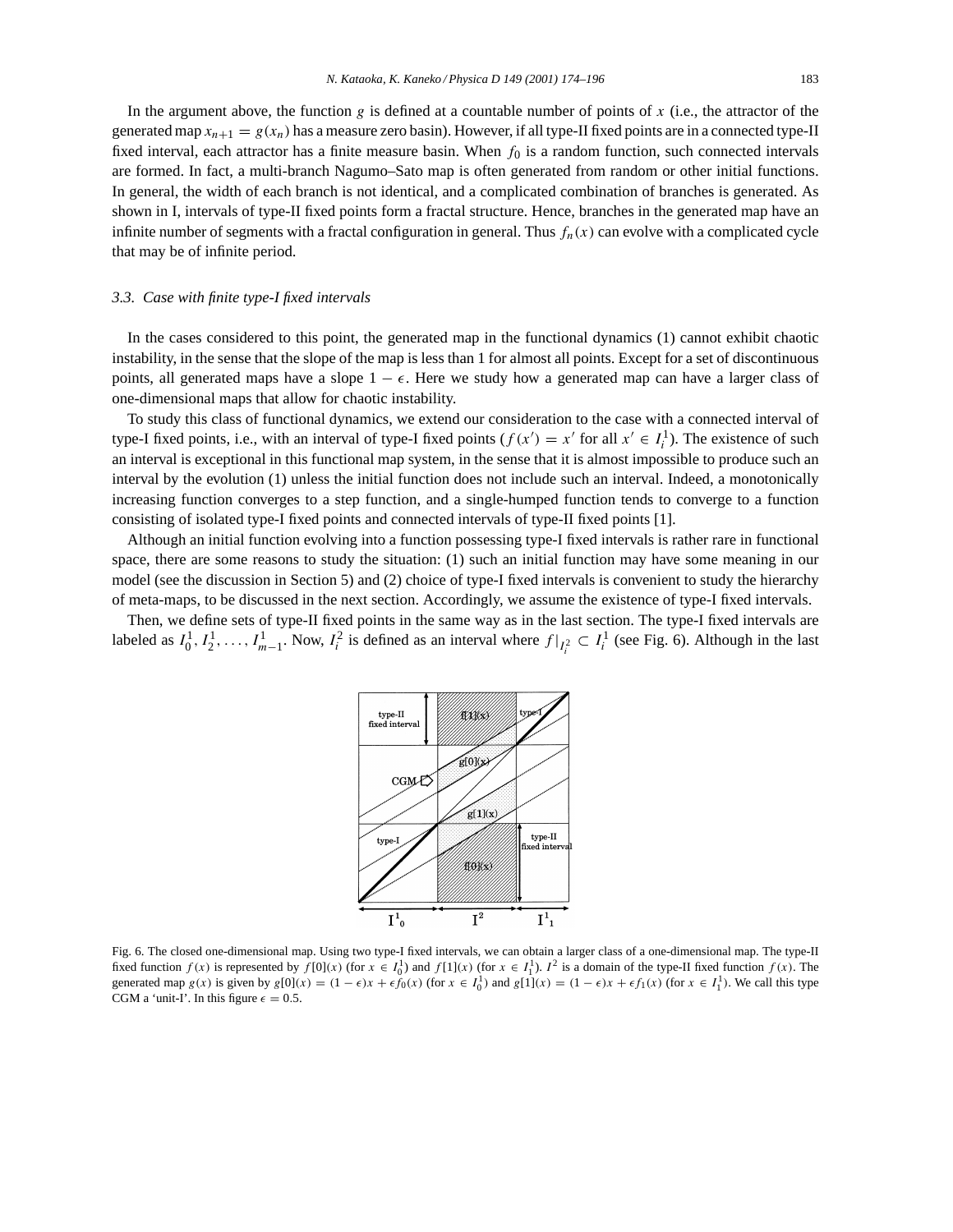section, we considered the case in which  $f_n$  is a constant function over an interval  $I_i^2$ , in the present case, each  $f|_{I_i^2}(x)$  can have various values in the interval  $I_i^1$ . Let us write  $f|_{I_i^2}$  as  $f[i]$ . The generated map corresponding to the fixed function  $f[i](x)$  has the form

$$
g|_{I_i^2}(x) \equiv g[i](x) = (1 - \epsilon)(x - f[i](x)) + f[i](x), \quad x \in I_i^2, \ f[i](I_i^2) \subset I_i^1. \tag{9}
$$

This function  $g[i](x)$  is bounded both from above and below, because  $f[i](x)$  has a possible minimum value min  $I_i^1 = a$  and possible maximum value max  $I_i^1 = b$ ,  $(1 - \epsilon)(x - a) + a \le g[i](x) \le (1 - \epsilon)(x - b) + b$ (see Fig. 6). It is natural to call this function  $g[i](x)$  within this bounded area the 'i-branch', in analogy to the last section. For each type-I fixed point  $x_i$ , the generated map is given by  $(1 - \epsilon)(x - x_i) + x_i$ , although  $x_i$  here can change continuously.

Consider the union of m type-I fixed intervals  $I^1 = I_0^1 \cup I_2^1 \cup \cdots \cup I_{m-1}^1$ . If type-II fixed intervals are within an interval (min  $I^1$ , max  $I^1$ ) and the condition g| $I^1 \cup I^2$  is satisfied, the generated map on the interval  $I^1 \cup I^2$  is a CGM (the corresponding  $f|_{I^1 \cup I^2}$  is unit-I). Here, in a type-II fixed interval corresponding to a type-I fixed interval, the generated map  $g(x) = (1 - \epsilon)x + \epsilon f(x)$  no longer has a constant slope. Rather the slope  $g'(x) = (1 - \epsilon) + \epsilon f'(x)$ varies with  $x$ .

Following the argument in the last section, we start from the case with two type-I intervals. Now, we divide the interval I into a type-I fixed interval  $I^1$  and a type-II fixed interval  $I^2$ . Then, the interval  $I^1$  is divided into two parts,  $I_0^1$  and  $I_1^1$ . Without loss of generality, we can take min  $I_0^1 = 0$  and max  $I_1^1 = 1$ . The fixed partial function consisting of type-II fixed points is determined as  $f[0](x) \in I_0^{\bar{1}}$  for  $x \in I_0^2$  or  $f[1](x) \in I_1^{\bar{1}}$  for  $x \in I_1^2$ . Then the generated map  $g(x)$  is given by

$$
g(x) = \begin{cases} x, & x \in I^1, \\ g[0](x) = (1 - \epsilon)x + \epsilon f[0](x), & x \in I_0^2, \\ g[1](x) = (1 - \epsilon)x + \epsilon f[1](x), & x \in I_1^2. \end{cases}
$$
(10)

The area where the graph of the generated map can exist is denoted by the dotted area in Fig. 6. Any one-dimensional map included within the dotted area can be embedded into our functional map by choosing the configuration of the type-II fixed function within the shadowed area. Since any function can be embedded in the dotted area, it is possible to have a case with  $|g'(x)| > 1$ . Indeed, we will give an explicit example satisfying  $|g'(x)| > 1$  in Eq. (14).

In Fig. 6, there are intervals where  $g(x) \in I^1$ . If the generated map exists in such a region, a point evolving as a type-III point may be absorbed into this region and become a type-II point. Indeed, when the point is mapped into this region,  $f_{n+1}(x') \in I^1$  is satisfied, and the point x' becomes a type-II fixed point. On the other hand, if  $g(x) \in I^2$ , a type-III point remains a type-III during the entire evolution, and it never becomes a type-II fixed point.

Is there some restriction on the possible form of a generated map allowed by the present functional dynamics? As discussed in Appendix C, there is some restriction according to the present embedding of the generated map. However, as is also discussed in that appendix, an arbitrary one-dimensional map can be embedded as a generated map by considering a two-step iteration, i.e., as a map to determine  $f_{n+2}(x)$  from  $f_n(x)$ .

# **4. Meta-map in functional dynamics**

In Section 3, we have shown how a one-dimensional generated map is formed by a suitable configuration of type-I and type-II fixed points. In the example, the one-dimensional map is explicitly constructed with the condition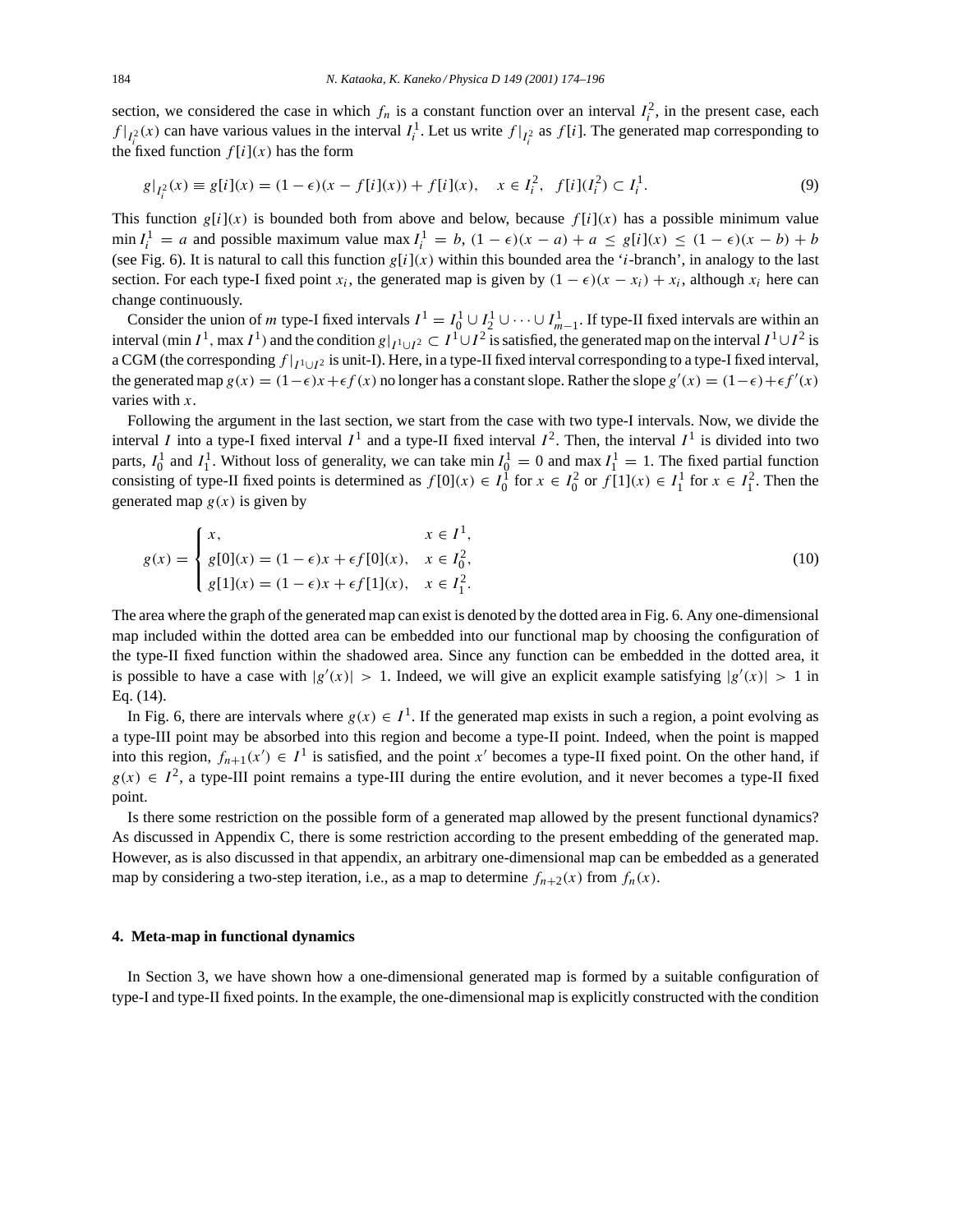$g_{I^1 \cup I^2} \subset I^1 \cup I^2$ . We call the partial function  $f|_{I^1 \cup I^2} \equiv f|_{U^1}$  a 'unit-I'. In this case the generated map  $g_n|_{I^1 \cup I^2}$  is fixed in time. However, the CGM condition  $(g_n(J) \subset J)$  does not necessarily impose the condition for the 'unit-I'. Then,  $g_n|_J$  is not necessarily a fixed function. In this section, we consider such case in which a generated map changes dynamically in time.

In the situation discussed in Section 3, in order for there to exists a generated map to determine the dynamics of the type-III points, it is essential that the map stays within a bounded area. The type-I fixed intervals determine where type-II fixed points can exist, from which the type-II fixed function never leaves. The configuration of type-I and type-II fixed points determines bounded areas in which the generated map remains as a branch. The type-II fixed function determines a generated map within the bounded areas (see Fig. 6).

In the last section, we considered the situation in which the dynamics of the type-III point determined by  $g|_{I^1 \cup I^2}$ evolves within the interval  $I^1 \cup I^2$ , according to the type-II and corresponding type-I fixed points. This process can be extended hierarchically. In this section, we consider a unit-I instead of a type-I fixed interval and a type-III point instead of a type-II point, to see the dynamics of  $f_n(x)$  determined by the type-III point.

The unit-I  $(f|_{U^1})$  determines an interval where type-II and type-III points can exist. The domain of the partial function  $f|_{U^1}$  is  $I^1 \cup I^2$ . Thus,  $f_n|_{I^2 \cup I^3} \subset U^1$  consists entirely of type-II fixed points and type-III points. Here, the dynamics of the type-III points are determined by a CGM, and their motion is confined within this region. Thus, we replace the type-I fixed interval with unit-I by the transformation  $(5)$  (see Fig. 10(a) and (b)). In case considered in the last section, the configuration of type-I fixed intervals determines where the branches exist. Here, the arrangement of unit-I determines where the branches of the generated map exist.

First, we elucidate the branch structure determined by a unit-I (see Fig. 7). These branches are derived from type-I and type-II points. As noted at the branch derived from a type-I point, a one-dimensional map is given according to the configuration of the type-II fixed function. In the same way, at a branch derived from type-II points, a bounded map  $g_n(x)$  exists according to the configuration of the type-III function. Since  $f_n|_{I^3}$ , consisting of the type-III



Fig. 7. The hierarchical arrangement of a 'meta-map'. The shaded area is a region where type-III points can exist and the dotted branch indicates a region where the generated map derived from type-III points can exist. A generated map in  $I^3$  has an *n*-dependence  $(g_n|_{I^3})$ .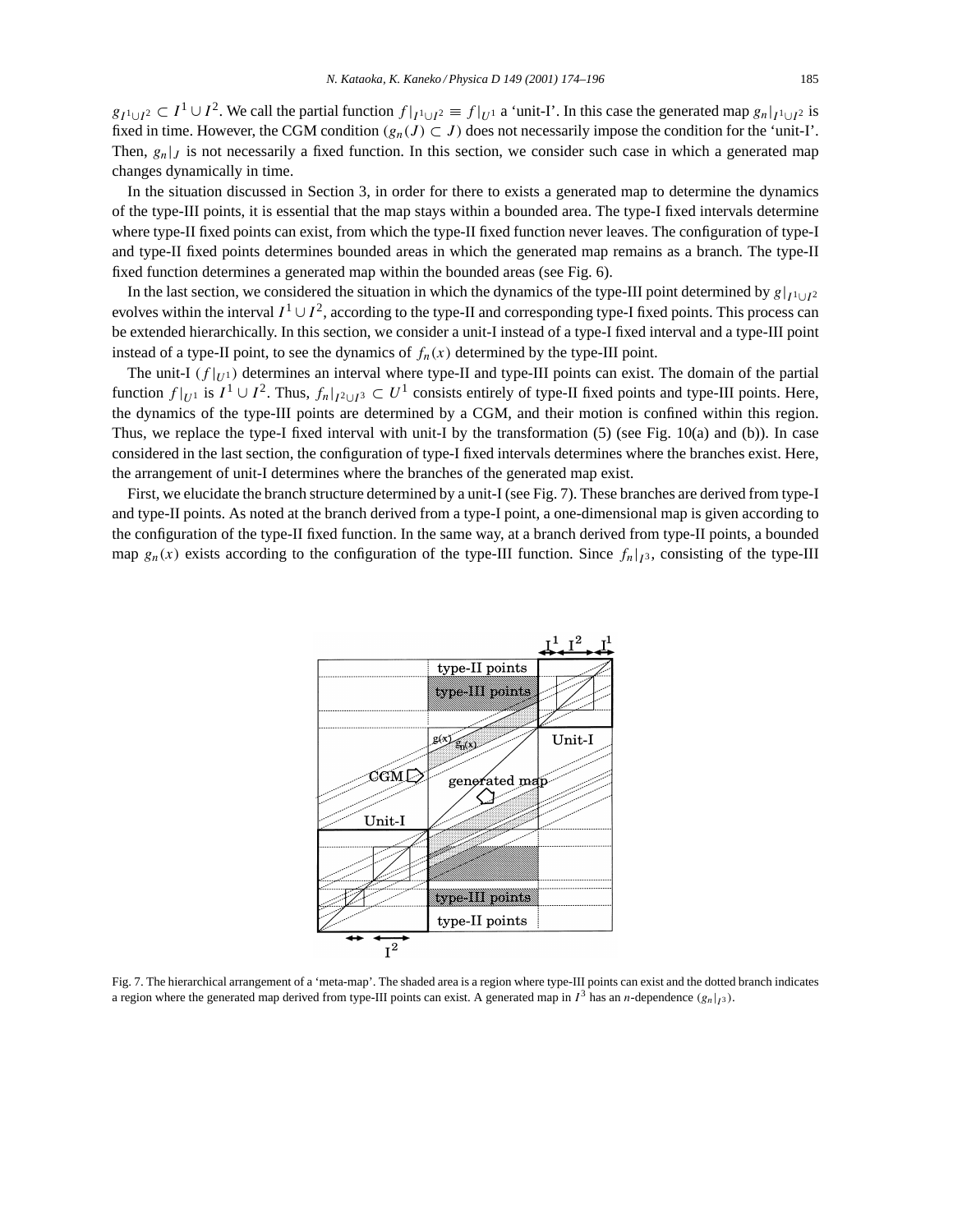

Fig. 8. (a) Another close up of the return map of Fig. 1(a). At the points x' indicated by arrows,  $g_n(x')$  has two values. (b) Time evolution of  $f_n(x')$  for 10 000 <  $n < 10300$ , which is determined by the meta-map and has a period 111. The function  $f_n(x')$  is a type-IV point at the steps n plotted with squares, while it is type-III otherwise.

points, depends on *n*, the generated map,  $g_n(x) = (1 - \epsilon)x + \epsilon f_n(x)$ , also depends on *n*:

$$
f|_{I^{1}\cup I^{2}}(x), \t f(x) \in I^{1},
$$
  
\n
$$
g|_{I^{1}\cup I^{2}}(x) = (1 - \epsilon)x + \epsilon f(x),
$$
  
\n
$$
f_{n}|_{I^{3}}(x) = g(f_{n-1}(x)), \t f_{n}(x) \in I^{2},
$$
  
\n
$$
g_{n}|_{I^{3}}(x) = (1 - \epsilon)x + \epsilon f_{n}(x).
$$
\n(11)

Here,  $g_n(x)$  is determined from the type-III function and change with time step n. The point  $f_n(x') \in I^3$  evolves according to  $g_n(x)(f_{n+1}(x')) = g_n(f_n(x'))$ . Since  $g_n(x)$  is not a fixed function, it represents a change of rules. Accordingly, we call this type of map a 'meta-map'. By using these branches, we can construct a new CGM consisting of  $g(x)$  and  $g_n(x)$ . The type of point x, which evolves under the CGM can change in time. The interval *I* can be written  $I^1 \cup I^2 \cup I_n^3 \cup I_n^4 \cup I_{\text{rest}}$ . Now,  $I^3$  and  $I^4$  have the suffix *n*.

When the dynamics of type-III points are periodic, determined by a (multi-branch) Nagumo–Sato map, the dynamics of a type-IV point determined by the type-III points is also periodic. Indeed, this hierarchical structure is often formed starting from a random initial function, since a generated map of the Nagumo–Sato type is commonly formed as mentioned in Section 3. In Fig. 8(a), an example of a meta-map (return map) is plotted. These data were obtained with a numerical simulation starting from a random initial function (see Section 3.1)  $f_0$ . For the points indicated by arrows, the return map has two values. Hence the dynamics of the points are not determined by a fixed generated map, but by a time-dependent generated map. In this case, the 'type' of a point  $x'$  is no longer fixed, but can change between type-IV and type-III, depending on the intervals in which  $f_n(x')$  is located, as n changes. The evolution of the 'type' of a particular  $x'$  is plotted in Fig. 8(b).

A simple example of the 'type' change is displayed in Fig. 9. Here, fixed points in the right-hand part determine  $g|_{I^2}$ , which determines the dynamics of type-III points with period-2. The type-III points determine a time-dependent map that switches between  $g_{\text{odd}}|_{I^3}$  and  $g_{\text{even}}|_{I^3}$ . The fixed points on the left-hand side determine  $g[0](x)$ , which determines the dynamics of the type-III points. Here, the fixed map consisting of  $g[0](x)$  and  $g_{even}|_{I^3}$  generates a period-2 orbit. If the evolution of the  $f_n(x')$  is determined by  $g_{even}|_{I^3}$  at even n and  $g[0](x)$  at odd n,  $f_n(x')$  changes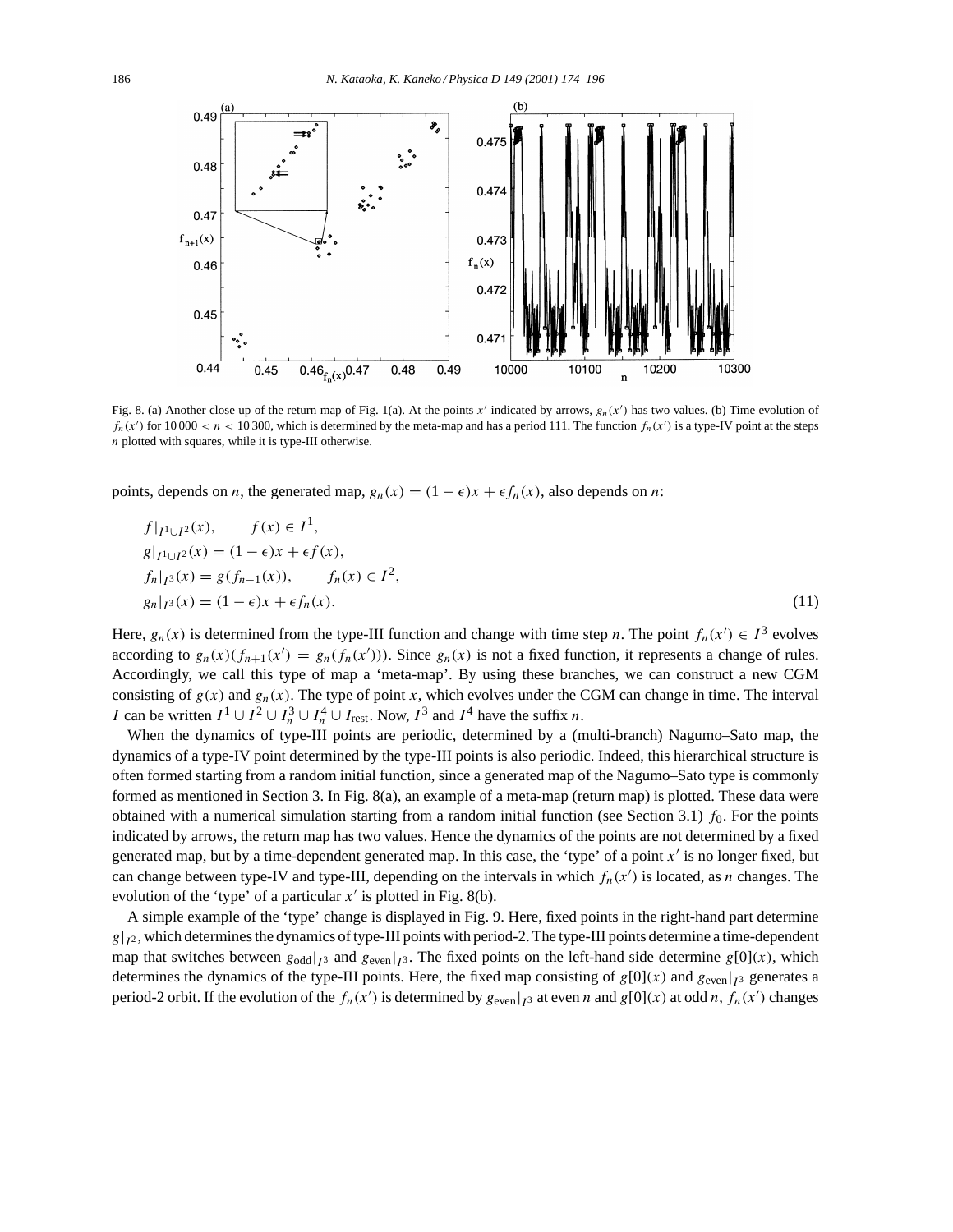

Fig. 9. One of the simplest configurations for 'type' change. Type-I fixed points  $x_1$ ,  $x_2$  and two type-II points determine a period-2 map (as in the upper-right square). A period-2 motion driven by the generated map determines a period-2 branch of  $g_n(x)$ . Then,  $g[0](x)$  and  $g_{even}(x)$ produce a period-2 orbit (as in the lower left square). If the evolution of a point  $f(x')$  is determined by  $g[0](x)$  (or  $g_{even}(x)$ ),  $f(x')$  is a type-III point (or type-IV point, respectively). The sequence of the 'type' of  $f(x')$  is III, IV, III, IV, III, ...

cyclically with period-2 as

$$
f_{even}(x') = g[0](f_{odd}(x')), \t f_{odd}(x') = g_{even}(f_{even}(x')),
$$
\t(12)

and the 'type' of the point x' also changes cyclically with period-2 as III, IV, III, IV, ... . On the other hand, if the evolution of  $f_n(x')$  is determined by  $g_{even}(x)$  at odd n or  $g[0](x)$  at even n,  $f_n(x')$  is a type-II fixed point.

When a type-III point possesses a chaotic orbit, as given in Section 3.3, the nature of the functional dynamics determined by this type-III point is more interesting. Let us study the case with a chaotic generated map by constructing an example. By choosing a suitable initial function, one can embed a one-dimensional map to construct a meta-map explicitly. For example, we adopt the following one-dimensional map to be embedded:

$$
x_{n+1} = 2(1 - \epsilon)x_n + \epsilon \pmod{1}.
$$
\n<sup>(13)</sup>

This map has chaotic orbits for  $\epsilon < \frac{1}{2}$ . Indeed, the initial function  $f_0$ ,

$$
f_0(x) = \begin{cases} x, & x \in [0, \frac{1}{2}(1 - \epsilon)], [\frac{1}{2}(1 + \epsilon), 1.0], \\ \frac{1 - \epsilon}{\epsilon} x + \frac{3\epsilon - 1}{2\epsilon}, & x \in (\frac{1}{2}(1 - \epsilon), \frac{1}{2}], \\ \frac{1 - \epsilon}{\epsilon} x - \frac{1 - \epsilon}{2\epsilon}, & x \in (\frac{1}{2}, \frac{1}{2}(1 + \epsilon)), \end{cases}
$$
(14)

determines this map. In Fig. 10(a), the graph of the  $f_0$  is plotted for  $\epsilon = \frac{1}{3}$ . The dotted line represents the graph of the g<sub>0</sub> that has exactly the form  $x_{n+1} = 2(1 - \epsilon)x_n + \epsilon$ .

To construct a meta-map, we replace the type-I fixed interval in Fig. 10(b) with this  $f_0$  (unit-I) by the transformation (5). With this nested structure, there are intervals where a type-III function exists, and the function determines an *n*-dependent  $g_n(x)$  (CGM). This CGM acts as the map for a point that satisfies  $f_n(x') \in I^1 \cup I^2 \cup I^3$ . For this configuration, the dynamics of a part of a CGM are determined by type-III points. In this case, a point which satisfies  $f_n(x') \subset I^3$  behaves as a type-IV point under the iteration.

In Fig. 11(a)–(e), the evolutions of  $f_n|_{\bigcup_{i=1}^3 I^i}$  and the meta-map are plotted, where the map  $g_n|_{\bigcup_{i=1}^3 I^i}$  is plotted as a dotted line. Type-III points evolve according to  $f_{n+1}(x') = 2(1 - \epsilon) f_n(x') + \epsilon$ . In the present example, the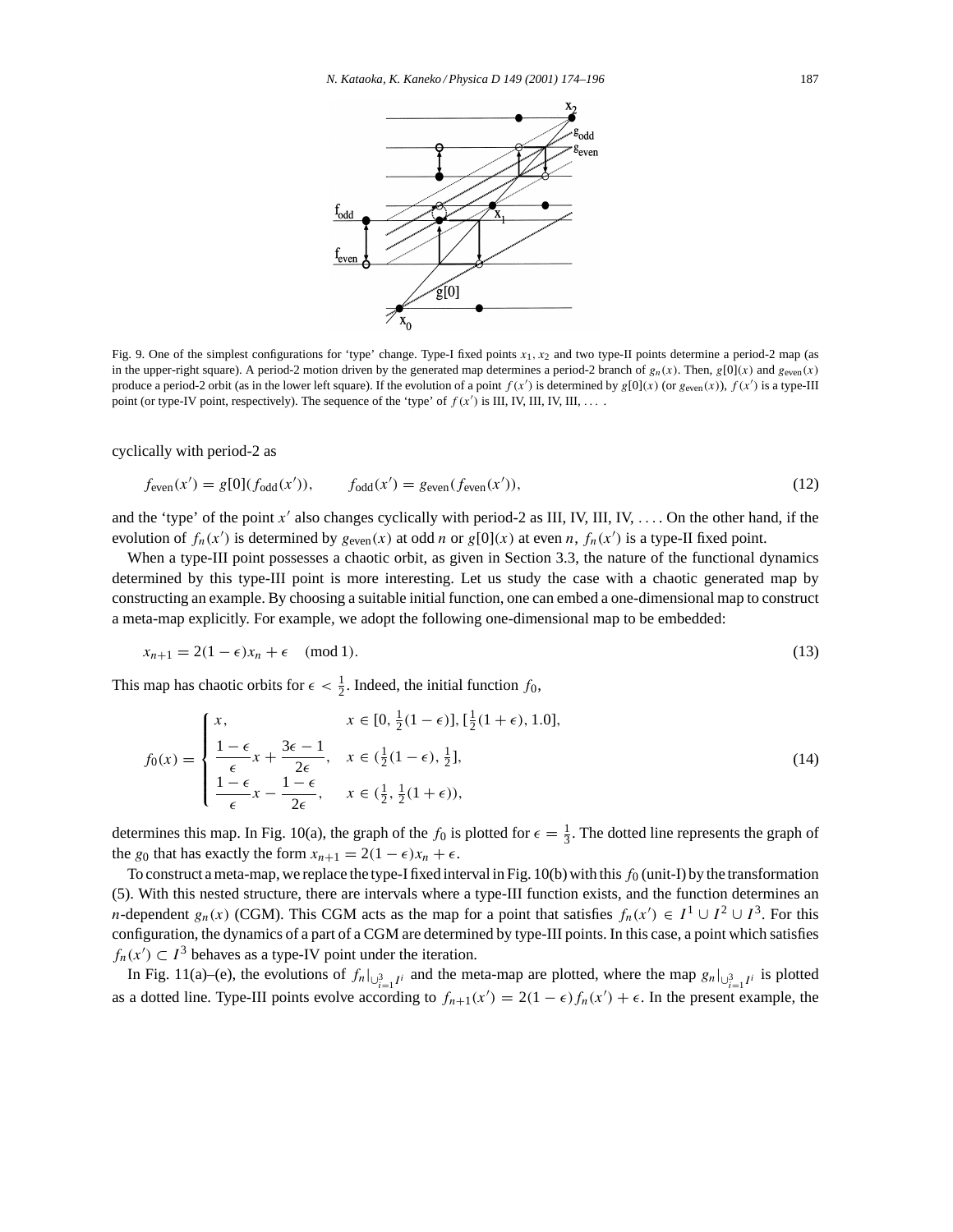

Fig. 10. (a) A configuration (indicated by the solid line) which determines a generated map  $x_{n+1} = 2(1 - \epsilon)x_n + \epsilon \pmod{1}$  (indicated by the dotted line) in the center square ( $\epsilon = \frac{1}{3}$ ). (b) An initial function  $f_0$  leading to a hierarchical configuration of the map (a).

slope  $g'(x) = 2(1 - \epsilon)$  is constant, and the slope of the type-III function  $f_n|_{I^3}$  is easily calculated as:  $f'_n(x) =$  $((1-\epsilon)/\epsilon)2^{n}(1-\epsilon)^{n}$ . The gradient of the generated map is determined as  $g'_n(x) = (1-\epsilon) + \epsilon f'_n(x)$ , and it has the form  $g'_n(x) = (1 - \epsilon)\{1 + 2^n(1 - \epsilon)^n\}$ . Hence, this meta-map has a part where its gradient increases exponentially with  $n$ .

This implies that our functional dynamics can have stronger orbital instability than deterministic chaos: a tiny deviation  $\delta$  from a point mapped to this type-III points grows as  $\prod_{n=1}^{N} |g'_n(x)|$ . Since  $\prod_{k=1}^{n} \alpha^k = \alpha^{n(n+1)/2}$ , the leading order of the exponent of the orbital instability is  $n^2$ . Hence, the orbital instability is such that a tiny deviation grows as exp(const.  $\times n^2$ ) rather than exp(const.  $\times n$ ) as is the case in conventional chaos. Due to this strong instability based on chaotic dynamics in the generated map, we call this dynamics 'meta-chaos'. In Fig. 11(f), an example of the orbits for meta-chaos is displayed. This evolution is determined by  $g_n(x)$ . The 'type' of the point changes between III and IV according to the map  $g_n(x)$ .

For a numerical simulation with this meta-chaos, the required mesh size increases as  $2^n$ . Hence, a simulation quickly becomes invalid as n increases.

In the example mentioned above, we have constructed a meta-map by choosing special initial conditions. However, we note again that a meta-map configuration itself is not special and can be reached, for example, from a random initial function. Still, it is very rare to obtain a connected type-I fixed interval from random initial conditions. Hence, in most simulations from arbitrarily chosen initial functions, we mostly observe generated maps of the Nagumo–Sato type, where magnitude of the slope,  $|g'_n(x)|$ , is always less than 1.

The nesting process of the meta-map can be continued hierarchically, since the configuration of type-I, type-II and type-III points, discussed above, can be a CS, in which the generated map becomes a CGM as a whole. This arrangement of  $f_n|_{U^2} \equiv f_n|_{U^3_{i=1}I^i}$  is called a 'unit-II'. One can replace a unit-I in the above construction by such a unit-II. In such a situation, type-IV points determine a generated map, and with an appropriate configuration, the generated map can be a CGM. Now we can call the partial function  $f_n|_{U^3} \equiv f_n|_{U^4_{i=1}I^i}$  a 'unit-III'. This hierarchy to form a 'unit-N' can be continued for  $N \to \infty$  (see Fig. 12). To continue this nesting process, we define the 'unit- $N$ ' and the  $N$ th level meta-map as follows.

A unit-N is a partial function  $f_n|_{U^N}$ .  $U^N$  consists of type-I, II, ...,  $N + 1$  points and satisfies the condition  $g_n|_{U^N} \subset U^N$ . A point  $f_n(x') \in U^N$  (with  $x' \notin U^N$ ) evolves by the unit-N and has a 'type' from II to  $N + 2$ . We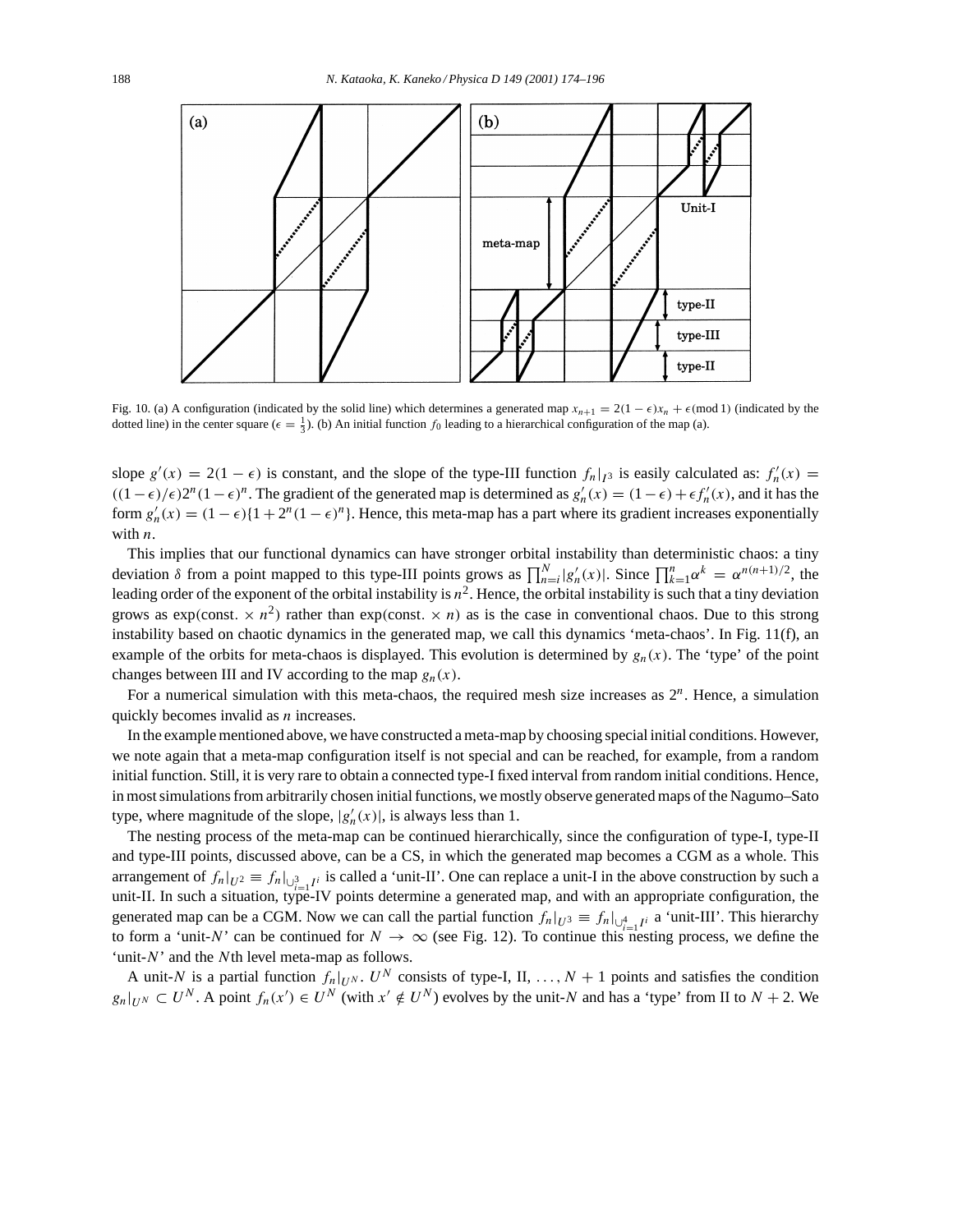

Fig. 11. Time evolution of  $f_n|_{\cup_{i=1}^3 I_i}$  and  $g_n|_{\cup_{i=1}^3 I_i}$ : (a)  $f_1|_{\cup_{i=1}^3 I_i}$  (solid line) and  $g_1|_{\cup_{i=1}^3 I_i}$  (dotted line); (b)  $n = 2$ ; (c)  $n = 3$ ; (d)  $n = 10$ ; (e)  $n = 11 f_n|_{\cup_{i=1}^3 I_i}$  consists o of one point  $f(x')$ ,  $x \in I \setminus \bigcup_{i=1}^{3} I_i$  determined by the generated meta-map, at the center square  $(0 < n < 200)$ . The 'type' of the function  $f_n(x')$ changes between III (driven by the piecewise linear part of  $g(x)$ ) and IV (driven by time dependent  $g_n(x)$  (H, +)) in time. Squares indicate that the 'type' of  $f_n(x')$  is IV at n. Since the mesh size required for the computation is extremely large, the plotted orbit is not precise. It is expected, however, that the statistical properties are conserved with this numerical computation.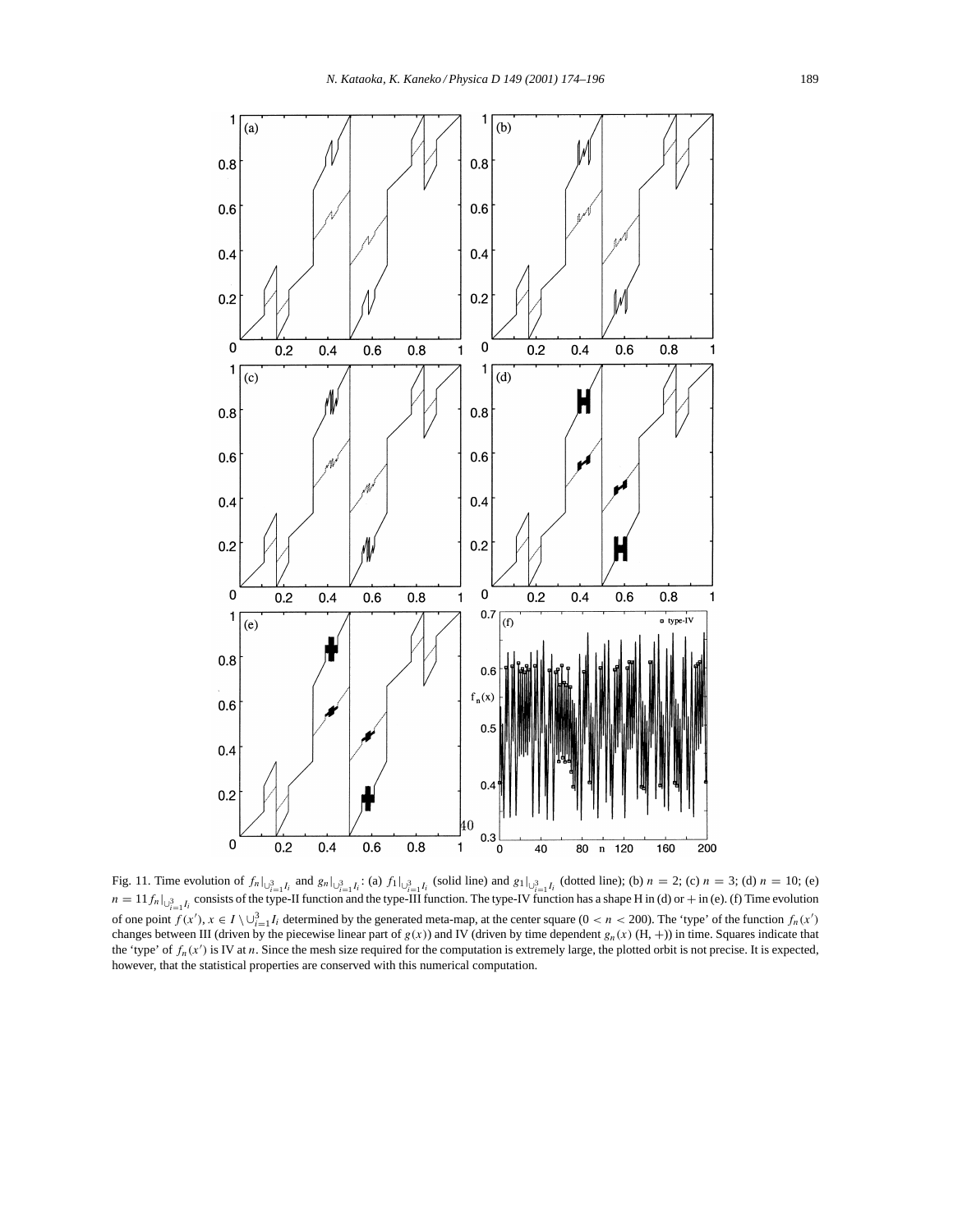

Fig. 12. The schema of the meta-map. A one-dimensional map can be determined from the configuration of type-I and type-II fixed points (unit-I). The function  $f_n(x)$  iterated by this map is a type-III point which determines a meta-map (unit-II). The meta-map is determined by the map determined from a type-II fixed function and determines a dynamics of a type-IV point. The type-IV points and unit-II determine a higher level meta-map. This process can be continued recursively.

denote a function defined on an interval of type-N points as  $f_n^N(x)$  and the generated map determined by  $f_n^N(x)$  as  $g_n^N(x)$  (a fixed function is written by  $f(x)$  instead of  $f^{\text{II}}(x)$ ). The functional equation rewritten in a recursive form with respect to the 'type' has the form

$$
f_{n+1}^M(x) = g_n^{N-1}(f_n^N(x)), \quad x \in I_n^N, \quad f_n(x) \in I_n^{N-1}, \qquad g_n^N(x) = (1 - \epsilon)x + \epsilon f_n^N(x), \quad x \in I_n^N. \tag{15}
$$

The Nth level meta-map is defined as a CGM consisting of  $g|_{I^1\cup I^2}$ ,  $g_n^{\text{III}}|_{I_n^3}$ , ...,  $g_n^{N+2}|_{I_n^{N+2}}$ , where a one-dimensional map determined from type-I and type-II points is called the '0th level' meta-map. All meta-maps depend on the fixed function  $f|_{I^1 \cup I^2}$  and are constructed recursively as  $f|_{I^1 \cup I^2}$ ,  $f_n^{\text{III}}|_{I_n^3}$ , ...,  $f_n^N|_{I_n^N}$ . The whole interval I can be written  $I^1 \cup I^2 \cup I_n^3 \cup \cdots \cup I_n^N \cup \cdots$ . Here note that a 'type' greater than 2 can change in time, although each point has a finite maximal value of its 'type', depending on the initial configuration.

The Nth level meta-map is determined by the configuration of type-I, II, ...,  $N + 2$  points. It is important that each unit-N and each branch are bounded. We can arbitrarily arrange any unit-N and type-III, IV, ...,  $N + 2$  points according to the branches. The configuration producing a meta-map characterizes a 'syntax' for each  $x$ . Each  $x$  has a time evolution as a type. The 'type' of a point that is of type-III or higher changes in time. For a meta-map higher than second level, there is a sequence, for example, III, III, IV, V, III,  $\dots$ . There is a transition relation among type-N  $(N > 2)$  points. Each point evolves under a hierarchy of meta-maps. In the above representation, the dynamics of the Nth level meta-map is independent of that of the type- $N + 3$ . This means that if noise is added to  $f_n(x')$ , the effect of the noise spreads from the lower-level unit-N to the higher-level unit- $M(M > N)$ .<sup>5</sup>

In a high level meta-map with the type-I fixed intervals, the orbital instability is stronger than the exponential instability of conventional chaos. If  $g'(x) \sim \alpha(|\alpha| > 1)$  and  $f_i^{\text{III}}(x)$  is not a constant function (i.e., has a gradient  $\beta \neq 0$ ), then  $f_n^{\text{III}'}(x) \sim \beta \prod_{k=1}^n \alpha \sim \alpha^n$ , and  $g_n^{\text{III}'}(x) \sim \alpha^n$ . Now, the leading order of the slope of the first-level

 $5$  In this section, we have constructed the initial function  $f_0$  explicitly and studied the possibility of the existence of the meta-map. Here the hierarchy of unit-N is constructed step by step and the change of the types of a point  $x'$  are restricted by the hierarchical combination of unit-N. In the general case, the dynamics of the  $f_{\infty}$  is not always described as the evolution of points following a hierarchy of meta-maps, even if the type of each point is defined. There is a change of types which breaks the hierarchy of meta-map. In such case, a partial function  $f_n|_A$  evolves under a partial generated map  $g_n|_B$  determined by a partial function  $f_n|_B$ , then at the next step  $f_{n+1}|_B$  evolves under  $g_{n+1}|_A$  even after the transients are decayed out (i.e.,  $n \to \infty$ ). In other words, there is a set of initial function to be divided into partial functions which determine the dynamics each other in turns. Such a 'dynamical change of types' will be studied in our future paper.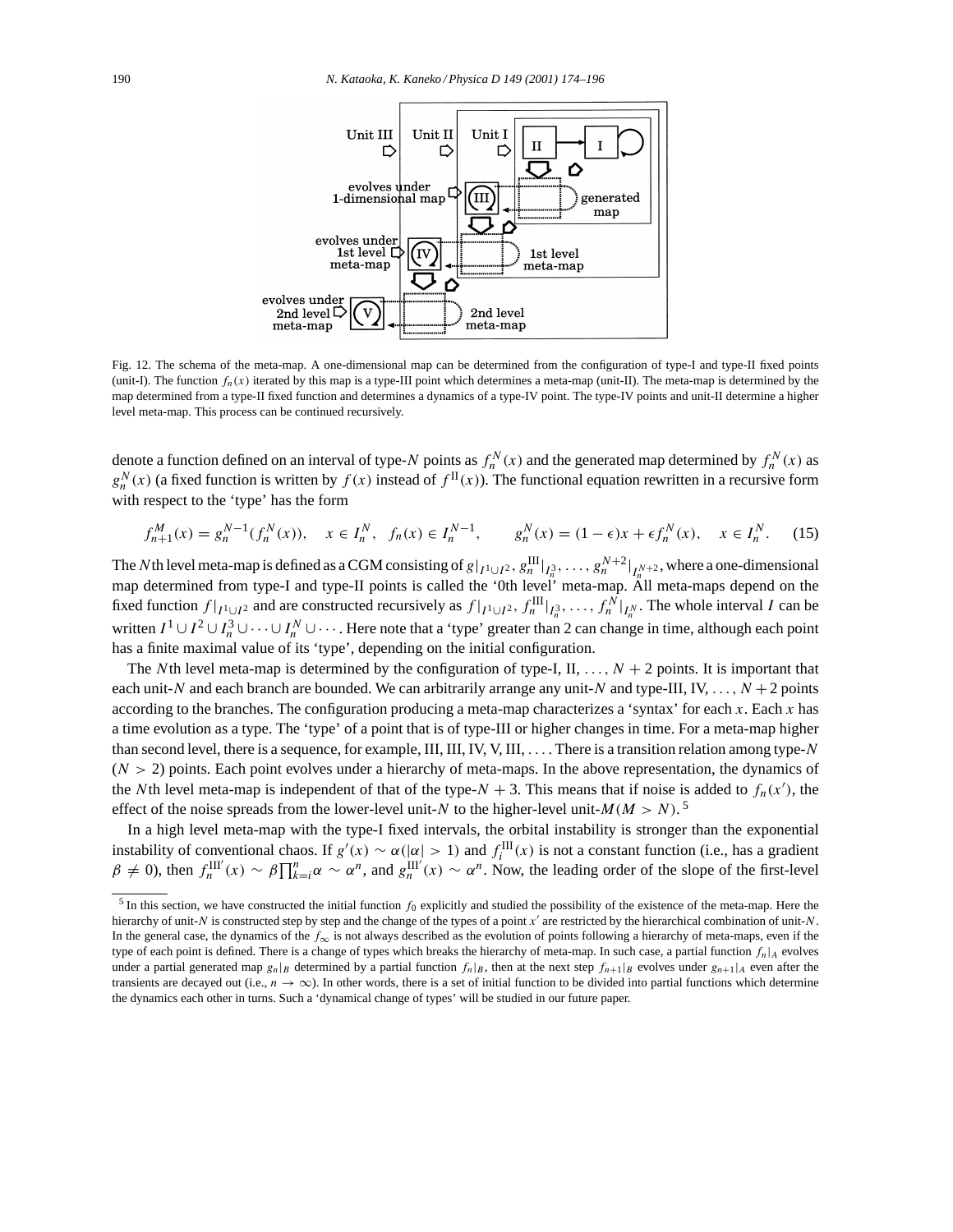meta-map is  $\alpha^n$  as is mentioned above. A type-IV function  $f_n^{\text{IV}}(x)$  evolves under this first level meta-map. If  $f_i^{\text{IV}}(x)$  is not a constant function and has a gradient  $\gamma \neq 0$ ,  $f_i^{\text{IV}}(x)$  is calculated as  $\gamma \prod_{k=i}^{n} \alpha^k \sim \alpha^{n^2}$ , and  $g_n^{\{V\}}(x) \sim \alpha^{n^2}$ . Hence,  $f_n^{\{V\}}(x) \sim \alpha^{n^3}$  and  $g_n^{\{V\}}(x) \sim \alpha^{n^3}$ . Repeating this argument, the leading order of the slope of the Nth level meta-map is given by  $\alpha^{n^N}$ . Thus a tiny deviation from a point, which evolves under the meta-map, is amplified by  $|\alpha|^{n^N}$  at each n step. Because of this, an Nth level meta-map has an orbital instability that behaves as exp(const.  $\times n^{N+1}$ ). The level of the orbital instability increases with the level as exp(const.  $\times n^{N+1}$ ). In other words, an exponent  $\lambda$  corresponding to the Lyapunov exponent of conventional chaos increases as  $\lambda \sim n^N$  as n increases for the Nth level meta-map.

# **5. Summary and discussion**

In the present paper, we have studied functional dynamics, focusing on the generation of rules (mappings) for the dynamics representing change of a function, and on the hierarchy of meta-rules.

As a first step, we introduced a new concept, the 'generated map'  $g_n$ , which is given from  $f_n$  and determines the dynamics of  $f_n$ . The dynamics of some other parts of x are determined by this generated map, while a CGM is defined as one that maps a region into itself. Functional values on some intervals were shown to change according to the generated map. This leads to a one-dimensional map or a 'meta-map' that changes the map itself.

In Section 3, we explicitly showed that some classes of one-dimensional maps are embedded into this functional dynamics. In Sections 3.1 and 3.2, a piecewise linear map with two intervals of the slope  $1 - \epsilon$  were shown to be generated from two type-I fixed points and two intervals of corresponding type-II fixed points. Next, this construction was generalized to cover the case with several isolated type-I fixed points and the corresponding type-II intervals. There, a piecewise linear map with several intervals with slope  $1 - \epsilon$  were found to be generated. This map, called a 'multi-branch Nagumo–Sato map' exhibits periodic cycles. Hence, the dynamics of the functional values determined by this generated map display a periodic cycle, which explains why periodic cycles are often generated in our functional dynamics.

In Section 3.3, generated maps with type-I fixed intervals and type-II points were discussed. In this case, a one-dimensional map with an arbitrary slope can be embedded. Now, the functional dynamics determined by this generated map can also exhibit chaotic dynamics.

As shown in Section 4, this construction of generated maps can continue hierarchically. The dynamics determined by a generated map forms a higher-level generated map that determines the dynamics of other regions. Since this map is changed by the first generated map, it is regarded as a 'meta-map', a map determined by another map. This procedure can be continued ad infinitum, leading to meta–meta ... maps. When a generated map exhibits chaotic dynamics, as discussed in Section 3.3, the dynamics by meta-map can exhibit 'meta-chaos', in the sense that the evolution rule itself changes chaotically in time. It was shown that this meta-chaos has a stronger orbital instability than in chaos, in the sense that a small deviation is amplified as exp(const.  $\times n^{M+1}$ ) for the Mth level meta-map, rather than  $exp(const. \times n)$ .

Now, we discuss some relevance of our results for the target problems listed in Section 1. Eq. (1) represents a process of iterating a function by referring the function itself. This iteration is introduced to study the change of abstract input–output network. Our cognition process to generate language is thought to depend on iteration of input–output relationships, and dynamic change of such relationships. External inputs that are inarticulated are processed in our cognitive process recursively, and some symbols and rules to process them are formed. Hence it is important to study a minimal model that captures iterative process to change input–output relationship. Our functional dynamics give such model and we can extract a minimal mechanism to separate rules and objects from inarticulated closed system. Although our model may not directly correspond to some specific cognitive process in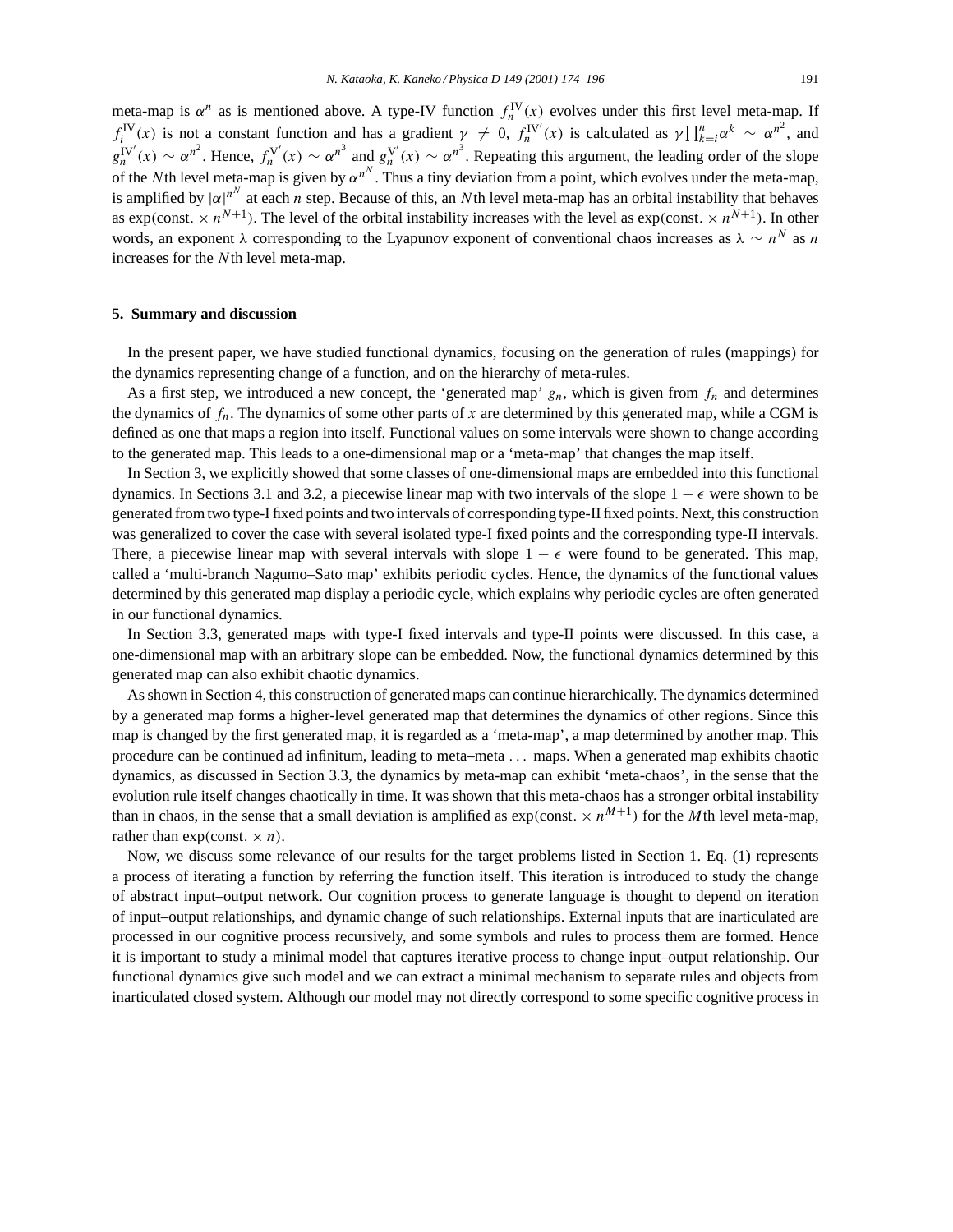our brain, it can capture the essence of how the articulation and rule generation are generally possible in a feedback process of input–output relationship.

The basic structure of the functional dynamics is provided by two types of fixed points. They are invariant under iterations and determine a fixed generated map.

The invariant parts of the function consists of type-I and type-II functions, where the self-reference relation  $f(x) = f \circ f(x)$  is satisfied. In general,  $f_0$  has some points that fall on to fixed points of the iteration. Then, type-I points and type-II functions are formed through the iteration process (see also I). Through the iteration of the functional dynamics, the invariant part grows. This process is called articulation process in I.

The invariant part determines a fixed generated map which drives type-III points. This means that if the fixed points are removed by perturbing the initial function slightly on  $I^1 \cup I^2$ , the dynamics of type-III points are influenced. On the other hand, even if a type-III point is removed, there is no influence to the dynamics of the invariant part.

Hence, we can regard that the invariant part is elementary than type- $N > 2$  points. In the problem of language, the invariant part corresponds to 'nouns' or basic substances. A type-I point is a point of the filter where accepts an input as it is  $(f(x) = x)$  and the type-II point is a point identifying an object with a type-I point. A type-III point is determined from the invariant part and indicates a set  ${f_n^{\text{III}}(x)}$  at  $n \to \infty$ . The set is determined from the invariant part and has type-II points as elements. At the same time the orbit of the type-III point determines a sequence of type-II points. By focusing on the aspect of a set to classify type-II points, the type-III points are regarded to represent a categorization (of type-II points), while by noting the aspect of type-III points as an orbit of a sequence of type-II points, they are regarded as an operation over words. In the former viewpoint, the categorization means a noun representing a set of nouns, while in the latter, the operation means an action to connect verbs with nouns to form a sentence.

Similarly, the first-level meta-map determines a set of type-II and type-III points and an orbit consisting of type-III and type-IV points, as an operation on a set of type-II and type-III points. In this hierarchical configuration, each orbit is characterized by a sequence of types and a sequence of values  $f_n(x)$ . A point, which evolves under the Nth level meta-map, changes its 'types' among type-III, IV, ...,  $N + 3$ . This hierarchy of types means the hierarchical categorization in classification, in one sense, while the sequence of 'types' provides a basis for the hierarchical structure in grammar, seen, for example in a noun phrase or a relative pronoun.

A map and a meta-map determine an orbit, which evolves following a lower level structure in the hierarchy. In our system, a higher-level structure is formed based on the lower-level structure, which we believe is an important characteristic in language. For example, the cognitive language theory [9] captures the language as a network of words where some words, called prototype, are elementary and other words are arranged in connection with the prototypes. It is important that 'stability of words' against external perturbations is discussed there. The prototype is derived from the restriction of our own body, or from a common feature in our society. For other words that are not a prototype, similar words in a different society can have a different representation in the network. In our functional dynamics, the fixed points appear as the invariant part and plays a central role to construct a network (in fact, if the fixed points for the invariant part are removed, the network is broken). Although the cognitive language theory does not focus dynamical aspects and has studied the static structure of language yet, the method which can deal a structure as the categorization and operation at the same time will be needed. We believe that the present study will provide a tool to study the cognitive process in language, even though the study at present is rather preliminary.

In our system, a hierarchical structure is formed through iterations. As mentioned, this hierarchy is also a characteristic of language, and it is important to note that a simple class of functional dynamics with recursive structure can provide such hierarchy in general. The hierarchical structure in our functional dynamics has strong dependence on the lower-level structure, since the higher-level structure is determined according to which branch of the generated map is taken by the orbit.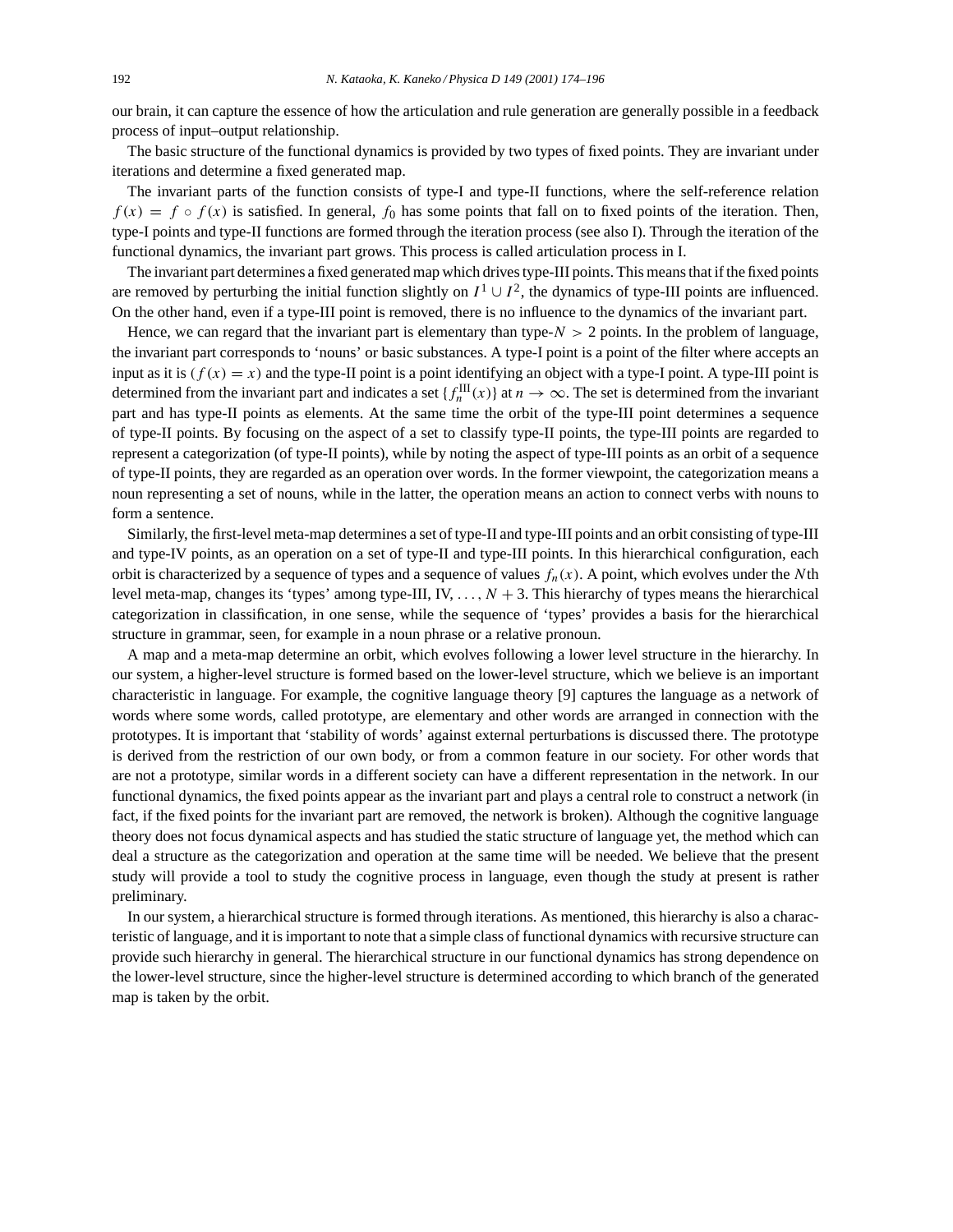The form of the generated map  $g_n$  depends on the configuration of type-I fixed points. If they are discrete, the slope of  $g_n$  is smaller than 1. When there exists a connected interval of type-I fixed points,  $g_n$  can have a slope larger than 1, and the meta-map can have a more complex orbit than in chaos. A connected type-I fixed interval is generated by an identity function over some interval, which corresponds to a filter with which an agent acts in response to the world without interpretation. In other words, chaotic functional dynamics and meta-chaos are generated by adding a continuous input from the external world to the 'closed' world of functional dynamics only with self-reference. In the present model only with self-reference, such an interval with partial identity function is rare to be formed unless we put it as in initial condition, since in the model all the information is given in initial function and no external input is added during the iterations. Here the information of external inputs is restricted only within the initial function, to study how the articulation/rule-formation process continues from  $f_0$ . From the study, we can identify what class of initial functions is required to have a certain class of dynamical behavior in function, or to attain a certain class of cognitive structure when the present interpretation of the functional dynamics as cognitive process is possible. Existence of type-I fixed interval as initial condition is one requirement to have meta-chaos, while the hierarchy in types is a general feature of the functional dynamics observed in most initial conditions.

To close our discussion on the language, we make a final speculation. As shown in I, a continuous non-decreasing initial function converges to a fixed function. To have type-III points,  $f_n$  needs to have at least two type-I points and two type-II points. If  $f_0$  is a continuous function, there must be at least points satisfying  $f_0(x') = f_0(x'') \neq f_0(x'')$ for  $x' \le x''' \le x''$ . In other words, two distinct parts of x are assumed to take the same value initially. This initial arrangement corresponds to identifying two distinct objects. Starting from such 'cognitive confusion', the function increases complexity to have a higher-type points, through the iteration. The language may have acquired its complexity starting from such cognitive confusion to identify distinct objects, which probably originates in some restrictions of our body.

Possible extensions of the present study will be discussed in the future. In a two-dimensional version of the functional dynamics, an arbitrary two-dimensional map can be embedded in the same way as in Section 3.3. Because of this, we can embed a Turing machine into this system [10] (see also Appendix B), where the search for a relationship between the generalized shift [10] and meta-dynamics (meta-chaos) will be important.

Non-trivial sets of functions over functions are studied in domain theory [6,7,11]. The most important difference between systems studied in domain theory and our model lies in the dynamical aspects of functions treated only in our approach. However, our meta-map is restricted within some intervals and is not extended over the whole domain. Indeed, in our system the size of the Nth level meta-map decreases with order  $\epsilon^N$ . However, such a contraction can be removed in a more general functional dynamics. This will be important to obtain functional dynamics allowing for a hierarchy of the meta-map over the whole domain.

Another extension required for language will be the inclusion of dialogue [2,3]. To this point, we have only considered one agent whose function changes recursively. To study the social structure of language, functional dynamics with several agents is necessary.

#### **Acknowledgements**

The authors would like to thank Drs. T. Ikegami and S. Sasa for stimulating discussions. This work is partially supported by Grant-in-Aids for Scientific Research from the Ministry of Education, Science and Culture of Japan. One of authors (NK) is supported by a research fellowship from Japan Society for the Promotion of Science.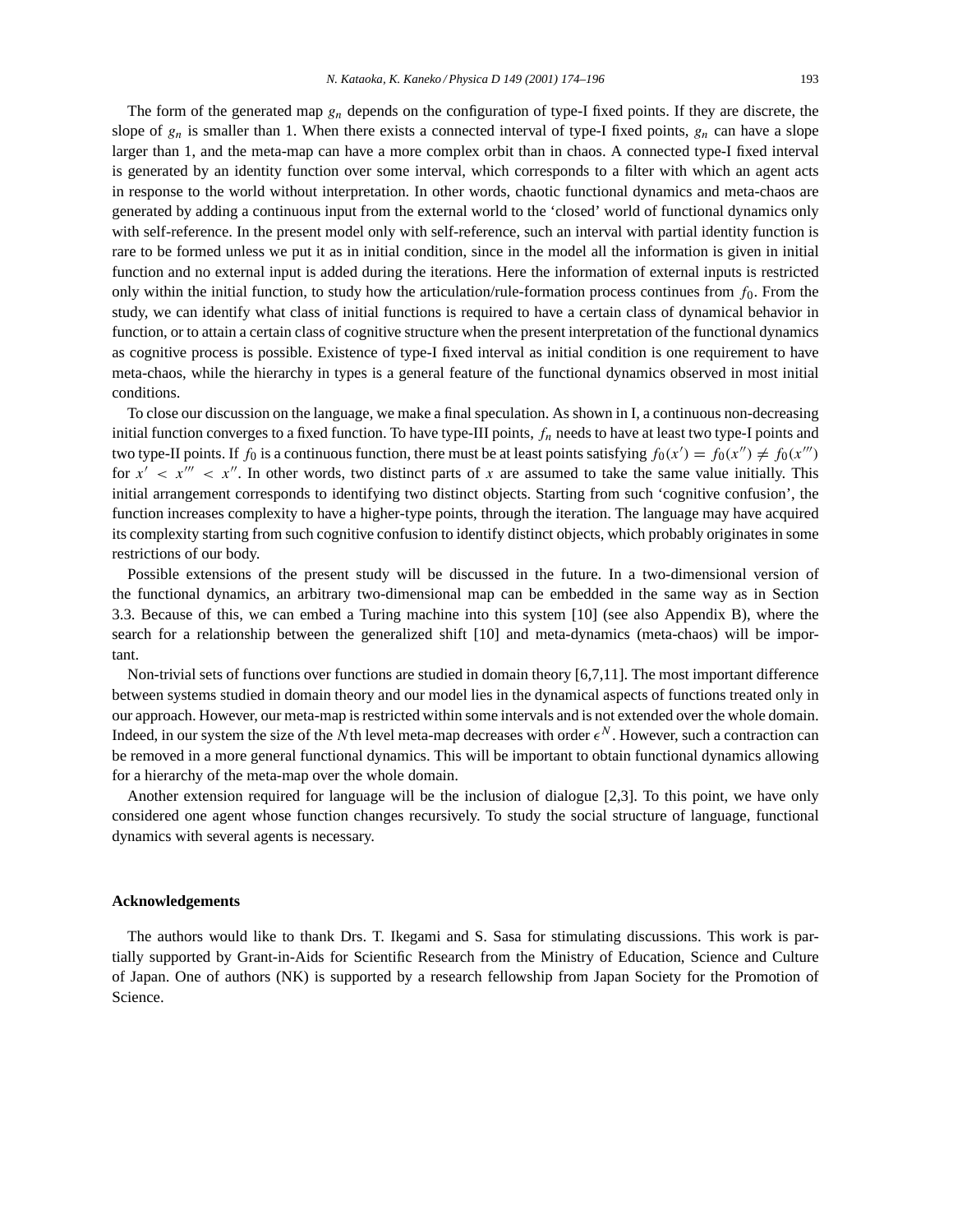# Appendix A. Some properties of  $F(x, y)$

In this appendix, we investigate a general class of functional maps with the form

$$
f_{n+1} = F(f_n, f_n \circ f_n). \tag{A.1}
$$

We study a fixed point condition and properties of the generated map.

This type of functional equation has fixed points (fixed functions). First, we define  $Z(x)$  from  $F(x, y)$ . Here,  $Z(x)$  is the solution of  $x = F(x, Z(x))$ . The fixed point condition is defined from  $Z(x)$ . If the condition  $f \circ f(x') =$  $Z(f(x'))$  is satisfied,  $f(x')$  is a fixed point. If  $F(x, y) = (1 - \epsilon)x + \epsilon y$ , then  $Z(x) = x$ , and the fixed point condition is nothing but  $f \circ f(x') = f(x')$ . The fixed point condition in the present general case is determined as follows. (We give the correspondent equation for the case with  $F(x, y) = (1 - \epsilon)x + \epsilon y$  in the square bracket [...] for reference.)

- 1. If  $Z(x)$  is a single-valued function,  $f(x) = Z(x)$  is a fixed function over the entire interval  $(f \circ f(x')) = Z(f(x'))$ .  $[f(x) = x]$  is a fixed function.]
- 2. The point where  $Z(x)$  intersects the identity function  $(x' = Z(x') = f(x'))$  is a fixed point  $(f \circ f(x'))$  $f(x') = Z(x') = Z(f(x'))$ . [Type-I fixed point condition.]
- 3. If a point  $(x', f(x'))$  is a fixed point  $(f(x') = Z(x'))$ , a point  $(x'', f(x''))$  which satisfies  $f(x'') = Z(x'') = x'$ is also a fixed point  $(f \circ f(x'') = f(x') = Z(x') = Z(f(x''))$ . [There is no such fixed point corresponding to this case.]
- 4. If a point  $(x', f(x'))$  is a fixed point, a point x'' with  $f(x'') = f(x')$  is also a fixed point. [Type-II fixed point.]

The most noteworthy difference from the case with  $F(x, y) = (1 - \epsilon)x + \epsilon y$  is seen in (3). For a point  $f(x'') =$  $Z(x'')$ , the fixed point condition is that  $Z \circ Z(x')$  is a fixed point. There,  $Z(x)$  decides a fixed point condition as an orbit of a one-dimensional map. In other words, the 'attractor' of  $Z(x)$  is a fixed point of Eq. (15), and a sequence  ${f(x', z \circ f(x')) = f(f(x'))}$ ,  $Z^2 \circ f(x') = f(Z \circ f(x'))$ , ...,  $Z^{\infty} \circ f(x') \in$  attractor} consists of fixed points. The functional equation can be divided into

$$
f_{n+1}(x) = g_n \circ f_n(x), \qquad g_n(x) = F(x, f_n(x)), \tag{A.2}
$$

as in the case  $F(x, y) = (1 - \epsilon)x + \epsilon y$ . The generated map viewpoint is also effective in this general case.

However, for a general  $F(x, y)$ , the transformation (5) cannot be adopted, because  $F(x, y)$  is not linear. However, the use of a generated map to construct a meta-map remains valid in a general  $F(x, y)$  case, and a hierarchical configuration can exist for a particular configuration.

## **Appendix B. Multi-branch Nagumo–Sato map**

In general,  $f_n$  with (at least) two type-I fixed points has the potential of possessing a Nagumo–Sato map as a generated map. To consider the general situation, we define the 'multi-branch Nagumo–Sato map' by (6), restricted within a region  $I = [x_0, x_{n-1}]$ , while  $x_0, x_1, \ldots, x_{n-1}$  can be arranged arbitrarily. This type of map can be generated from random initial conditions.

In this map, we can choose a function which determines a map producing cycle of any length of period. To illustrate this property, we study the case with some special configurations.

First, two type-I fixed points are assumed to be 0 and 1. For the sake of symmetry, we choose  $\epsilon = \frac{1}{2}$ . Then, the two branches are given by

$$
g[0](x) = \frac{1}{2}x, \quad x \in I_0^2, \quad f(I_0^2) = 0, \qquad g[1](x) = \frac{1}{2}x + \frac{1}{2}, \quad x \in I_1^2, \quad f(I_1^2) = 1.
$$
 (B.1)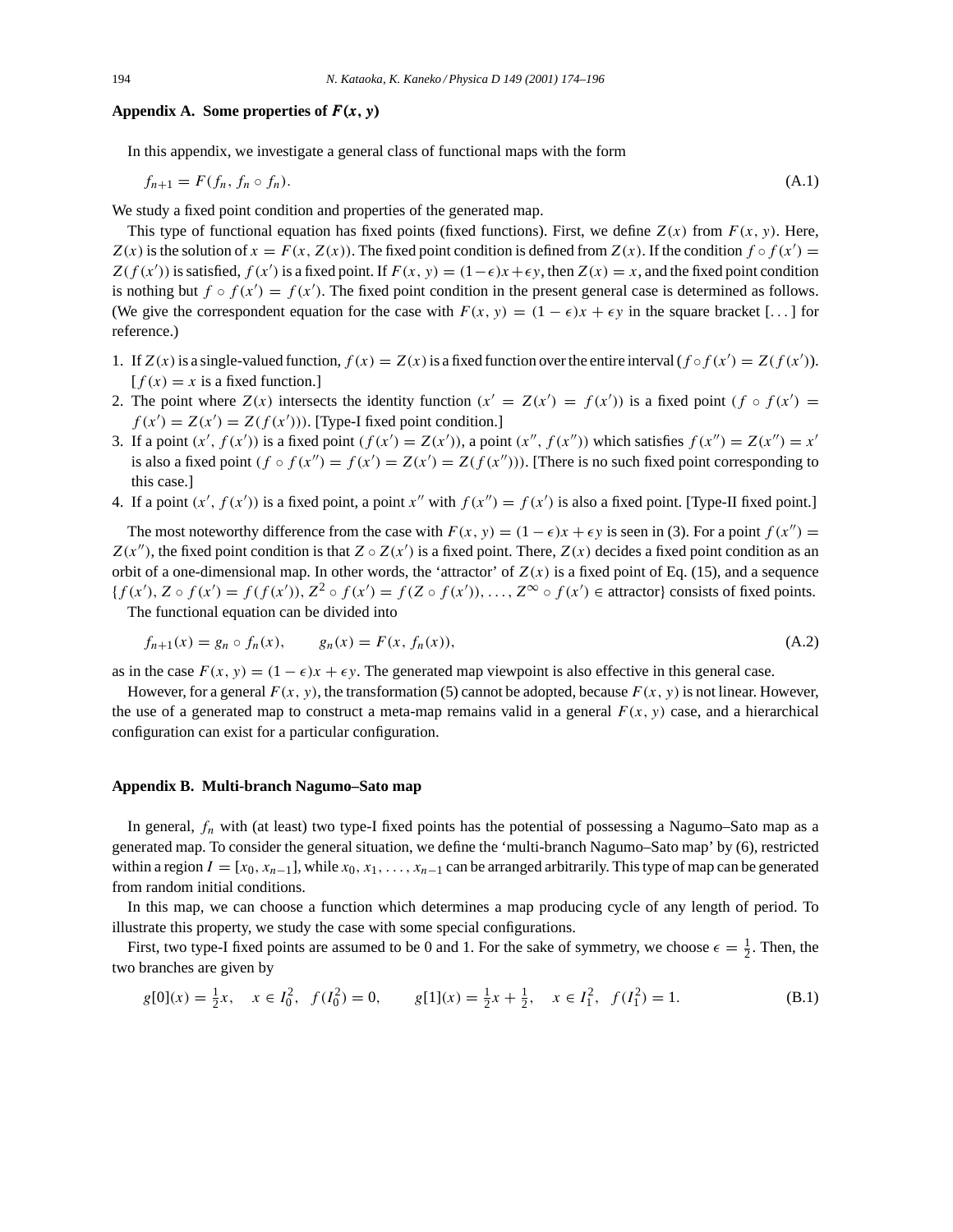

Fig. 13. A multi-branch Nagumo–Sato map  $M_3(x)$ . Two period-3 attractors coexist.

We represent a rational number a by the binary form  $0.a_1a_2a_3\cdots$ , with each  $a_i = 0, 1$  (here  $a = \sum_{k=1}^{\infty} a_k 2^{-k}$ ). In this representation,  $g_0(x)$  acts as a right-shift, which acts as  $0.a_1a_2a_3\cdots \rightarrow 0.a_1a_2a_3\cdots$ , and  $g_1(x)$  acts as a right-shift and inserts 1 into the head of the sequence as  $0.a_{1}a_{2}a_{3} \cdots \rightarrow 0.1a_{1}a_{2}a_{3} \cdots$ . Hence these two branches act as 0, 1-inserter for a binary sequence.

Here we denote  $a(a_i = a_{i+m})$  as  $\{a_1a_2 \cdots a_m\}$ , while the set of m-length sequences  $\{a_1a_2 \cdots a_m\}$  is denoted by  $S_m$ . The number of elements which belong to  $S_m$  is  $2^{m-1}$ , and the values of  $a \in S_m$ ) take  $i/2^{m-1}(i = 0, 1, ..., 2^{m-1})$ . If  $\{a_1a_2\cdots a_m\} \in S_m$ ,  $\{a_m, a_1a_2\cdots a_{m-1}\} \in S_m$ . Because of this, when  $g(\{a_1a_2\cdots a_m\}) \equiv g_{a_m}(\{a_1a_2\cdots a_m\})$ , the map  $g(x)$  is a bijection  $S_m \to S_m$ . We define  $M_m(x) = g(x)$  over  $S_m$ .

 $M_m(x) \cup M_n(x)$  is a single-valued function for arbitrary m, n. The condition that a point  $a \in S_m \cap S_n(m < n)$ exists is that m is a divisor of n. In such a case, a has the form  $\{a_1a_2\cdots a_m\} \in S_m$ , and  $\{a_1a_2\cdots a_m\}^{n/m} \in S_n$ . These two representations determine the same  $g(a)$ . Then,  $M_{\infty}(x)$  defined as  $\bigcup_{k=1}^{\infty} M_k(x)$  has an infinite period.

The function  $M_m(x)$  is defined at  $2^{m-1}$  points. With an appropriate arrangement, it is possible for  $g(x)$  generated by the attractor of our functional dynamics to be made equal to  $M_m(x)$  for all x. As an example, we define  $g(x)$ as  $g_{0(i)}$  for an interval  $[i/2^{m-1}, i + 1/2^{m-1})$   $(i = 0, 1, ..., 2^{m-1} - 1)$ . Here,  $o(i) = 0$  for even i and  $o(i) = 1$  for odd *i*. In Fig. 13, we can take a section<sub>i</sub>  $[i/2^{m-1}, (i + 1)/2^{m-1}) \times [g(i/2^{m-1}), g(i/2^{m-1}) + 1/2^{m-1})$  within the region where  $g(x)$  is defined. The map  $g(x)$  determines the bijection section<sub>i</sub>  $\rightarrow$  section<sub>i</sub>. In each section,  $g(x)$ has a slope  $\frac{1}{2}$  (<1), and all orbits converge to attractors which are determined by  $M_m(x)$ . Thus we can embed a multi-branch Nagumo–Sato map which has multiple attractors.

In the same way, we can construct an n-branch Nagumo–Sato map. We assume  $x_i = i/n$ ,  $i = 0, 1, \ldots, n - 1$ . If  $\epsilon = (n-1)/n$ , each branch has the form

$$
g[i](x) = \frac{1}{n}x + \frac{i}{n}\left(x \in I_i^2, f(I_i^2) = \frac{i}{n}\right).
$$
\n(B.2)

Each branch g[i](x) indicates a right-shift and insertion of i at the head of the n-digit sequence. Using these branches, we can embed an *m*-periodic point for an *n*-digit representation  $\{a_0, a_1, \ldots, a_{m-1}\}(a_i = 0, 1, \ldots, n-1)$ .